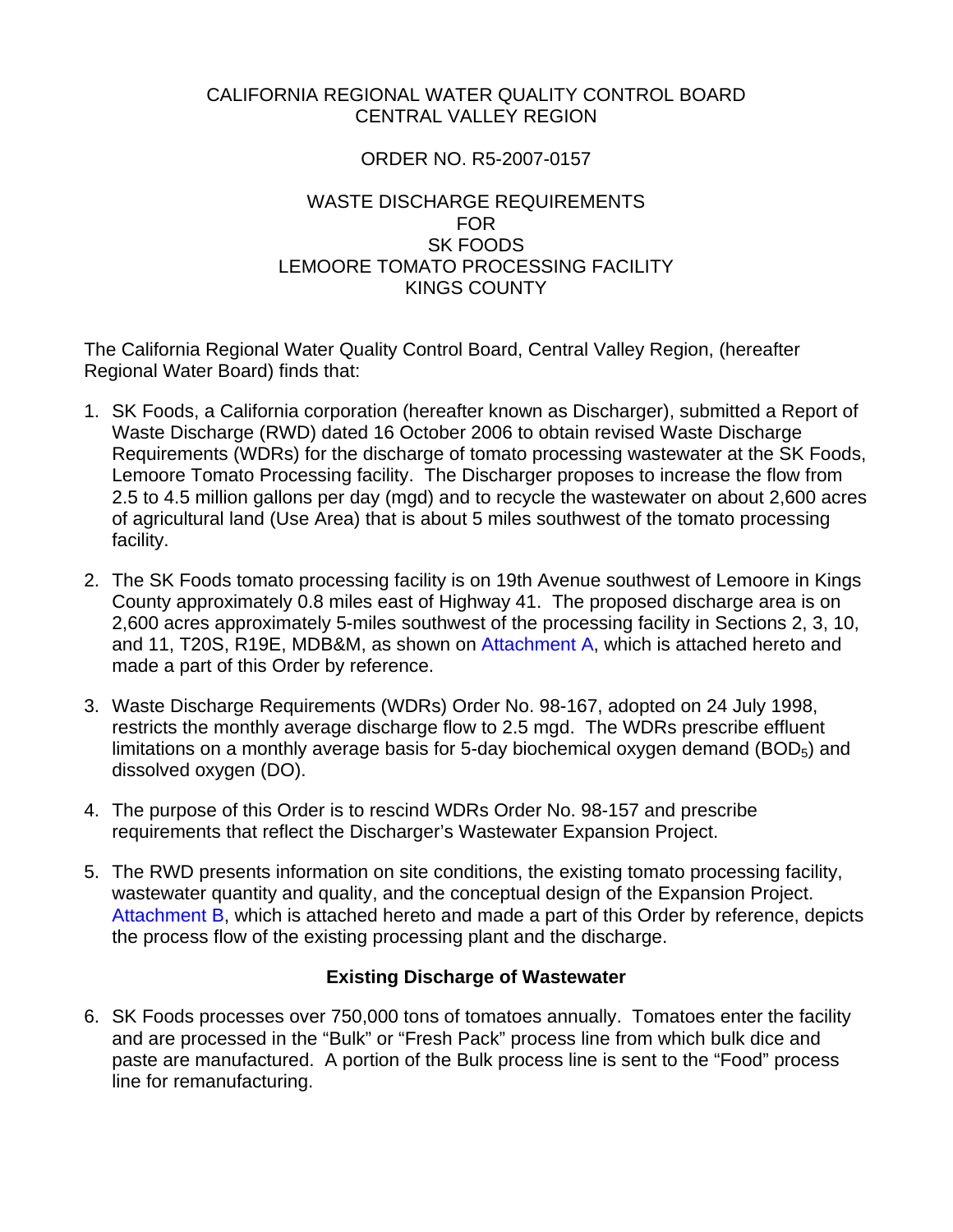7. The "Bulk" or "Fresh Pack" process line typical operates from the first week of July through early October. The average flow rate of the Bulk line is about 1.7 mgd with a minimum of about 615,000 gallons per day and a maximum of about 2.58 mgd. A summary of the wastewater quality generated from the Bulk process line from 2001 through 2006 is summarized in the following table.

**Bulk (Fresh Pack) - Wastewater Quality**

|                                | <u>, ain (1163111 avn) - </u>  | <u><i>Hasicwalle</i></u> guanty |                           |
|--------------------------------|--------------------------------|---------------------------------|---------------------------|
| Constituent <sup>1</sup>       | <b>Units</b>                   | Average<br>Concentration        | Range of<br>Concentration |
| <b>Electrical Conductivity</b> | micromhos per<br>centimeter    | 1,142                           | $850 - 1,500$             |
| pH                             | pH Units                       | 6.38                            | $5.3 - 7.5$               |
| <b>Total Alkalinity</b>        | milligrams per liter<br>(mg/L) | 92                              | $2 - 290$                 |
| BOD <sub>5</sub>               | mg/L                           | 1,315                           | $25 - 3,000$              |
| Nitrate as Nitrogen            | mg/L                           | 0.3                             | $0.1 - 1.3$               |
| <b>TKN</b>                     | mg/L                           | 63                              | $5 - 180$                 |
| <b>Total Nitrogen</b>          | mg/L                           | 63                              | $3 - 180$                 |
| <b>Total Phosphorus</b>        | mg/L                           | 12                              | $0.5 - 18.0$              |
| <b>TDS</b>                     | mg/L                           | 1,547                           | $200 - 3,200$             |
| <b>TSS</b>                     | mg/L                           | 803                             | $90 - 2,400$              |
| Aluminum                       | mg/L                           | 0.2                             | $0.07 - 0.24$             |
| <b>Boron</b>                   | mg/L                           | 0.7                             | $0.5 - 1.4$               |
| Chloride                       | mg/L                           | 73                              | $47 - 100$                |
| Manganese                      | mg/L                           | 0.1                             | $0.04 - 0.2$              |
| Sodium                         | mg/L                           | 128                             | $120 - 140$               |
| <b>Sulfate</b>                 | mg/L                           | 19                              | $15 - 26$                 |

1. 5-day, 20°C biochemical oxygen demand (BOD), Total Dissolved Solids (TDS), and Total Suspended Solids (TSS).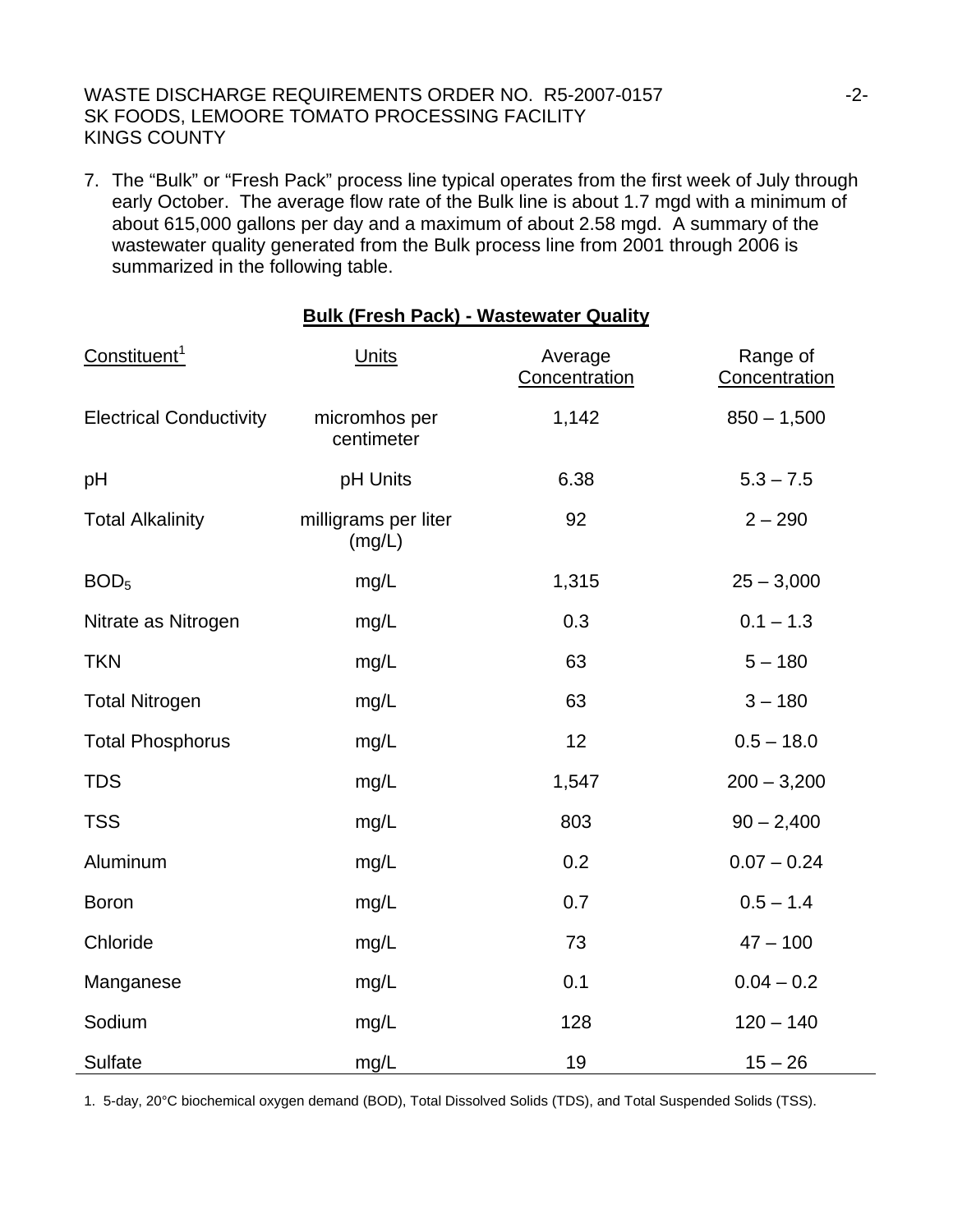8. The "Food" process line operates year round and produces a daily average flow of about 400,000 gallons and monthly flows of about 8 million gallons. The Food process line wastewater has been historically discharged to the City of Lemoore's wastewater treatment plant, but the Discharger now proposes to discharge the Food process line wastewater to the 2,600-acre Use Area. Effluent quality from 2002 through 2006 of the Food process line wastewater is summarized in the following table.

## **Food (Retail) – Wastewater Quality**

| Constituent <sup>1</sup>       | Units                       | Average<br>Concentration | Range of<br>Concentration |
|--------------------------------|-----------------------------|--------------------------|---------------------------|
| <b>Electrical Conductivity</b> | Micromhos per<br>centimeter | 956                      | $260 - 3,200$             |
| pH                             | pH Units                    | 6.9                      | $3.8 - 11.6$              |
| BOD <sub>5</sub>               | Milligrams per liter        | 394                      | $ND - 2,100$              |

- 9. On average, the EC of the wastewater is about 600 μmhos/cm higher than source water EC, but is four to five times less than the lowest EC recorded for the shallow groundwater beneath the Use Area.
- 10. To reduce the potetial for nuisance conditions, the Discharger screens the wastewater with a 40 mesh, 0.02-inch spacing rotary screen and then aerates it in a holding pond before discharging the wastewater to the Use Area. Solid wastes screened from the wastewater (pomace and tomato culls) are utilized off-site as cattle feed. The wastewater is typicallyblended with irrigation water further reducing the potential for nuisance conditions and the watewater is applied at rates that do not allow standing water for periods of greater than 48 hours.

### **Wastewater Expansion Project**

- 11. The Wastewater Expansion Project is planned for the next three to five years and will increase the flow of both product lines. The limiting factors for the processing plant were the acreage required for disposal of the wastewater and the ability to pump the wastewater to the Use Area, not the plants operational capacity. The additional acreage and the new and modified pipelines are proposed to meet the requirements. The proposed daily flow limit for the Food or Retail process line is 500,000 gpd, while the proposed average daily flow limit for the Bulk process line is 4.5 mgd.
- 12. The wastewater for both lines will be conveyed to the 2,600–acre Use Area via a series of pipelines. An existing 12-inch line is present heading south from the facility along 19<sup>th</sup> Avenue, then heading west along Jackson Avenue. The Discharger has added a new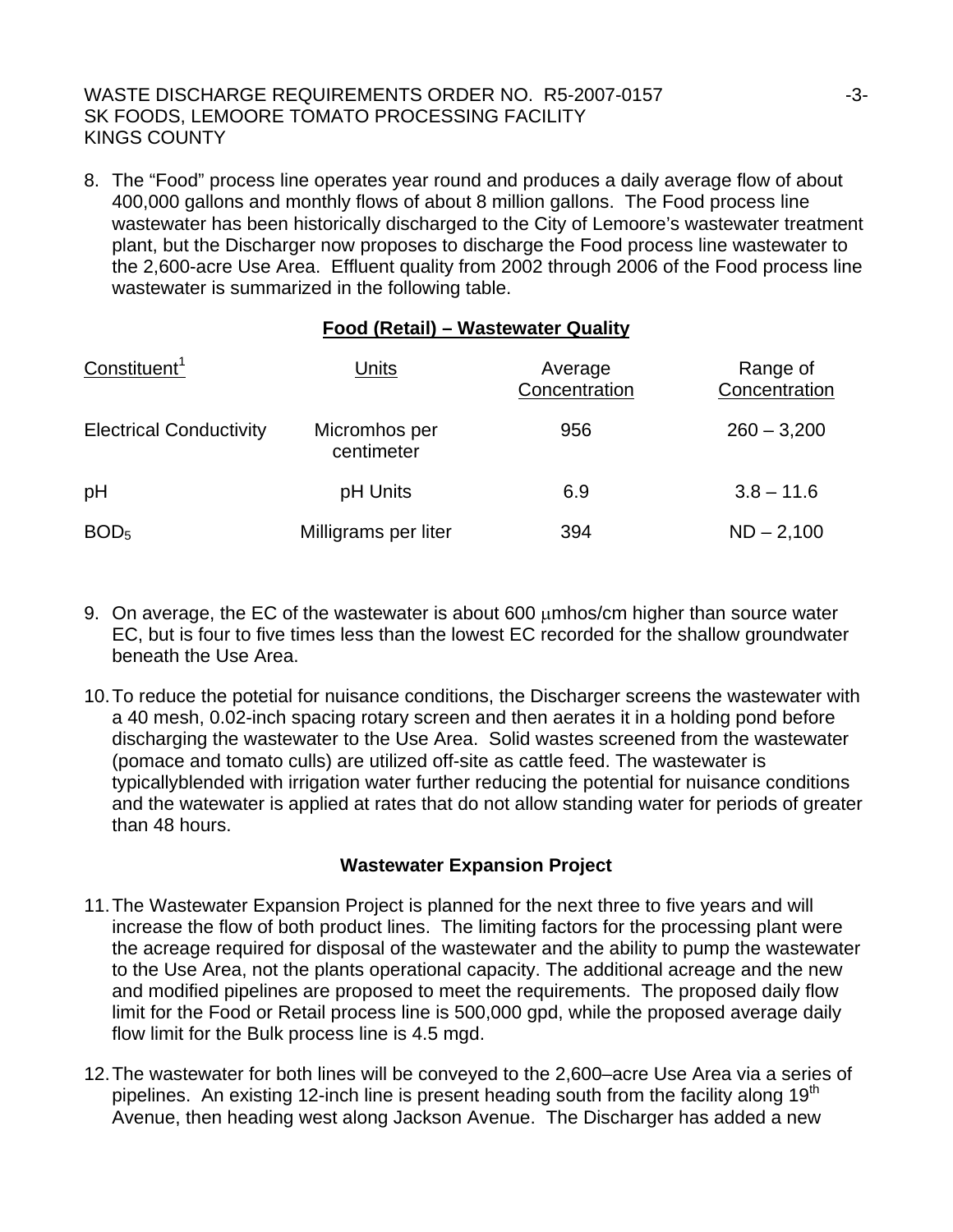pipeline segment south from Jackson Avenue and 21<sup>st</sup> Avenue to Kent Avenue, and then west along Kent and under the Kings River to the 2,600-acre Use Area. The new pipe discharges into an irrigation ditch that currently supplies the eastern half of the 2,600-acre Use Area. Additional pipeline(s) are planned to deliver the wastewater to the western half of the Use Area as the flow increases. More pipeline improvements are planned for 2008 to allow the Discharger to increase its flows to 4.5 mgd.

- 13. It is anticipated that effluent mineral and metals quality characterized in Findings 7 and 8 for the existing discharge will be similar to the effluent quality resulting from the Expansion Project.
- 14. During the first phase of the project, approximately 2.5 mgd of wastewater will be generated and spread on approximately 70 acres per day, over a ten-day irrigation cycle on a total of 700 acres. During future phases, after the pipeline from the tomato plant is upgraded, up to 4.5 mgd will be generated and discharged over the full 2,600 acres.
- 15. To assess the potential loading rates, the Discharger used wastewater characteristics based on average concentrations from 2006 effluent monitoring (BOD =  $1,193$  mg/L). Assuming a daily 4-inch depth of wastewater application (over an unspecified number of acres), the Discharger calculated maximum instantaneous (i.e., on the day of application) and cyclical BOD loadings to be 1,040 lb/ac and 104 lb/ac/day, respectively.
- 16. Given the estimated first-phase flow rate of 2.5 mgd, reuse area of 700 acres, irrigation cycle of ten days, and average concentrations from 2001 through 2006 (BOD = 1,315 mg/L), the instantaneous and cyclical BOD loadings would be approximately 390 lb/ac and 40 lb/ac/day, respectively. The loadings are less than calculated above because at 2.5 mgd, applying four inches daily on a ten-day rotation would mathematically reduce the size of the reuse area from 700 acres to approximately 260 acres. It is unlikely such higher loadings would be sustainable without creating nuisance conditions or without violating the effluent limits below (e.g., no standing water after 48 hours).

### **Water Recycling**

- 17. WDRs Order No. 98-167 incorporated water-recycling specifications to allow the Discharger to implement water recycling. The Discharger recycled wastewater to an 863 acre area to irrigate crops from 2001 through 2006. The Discharger began to recycle wastewater at the new 2,600-acre Use Area in July 2007. Typical crops have and will include alfalfa, corn (silage), and winter wheat.
- 18. Wastewater is pumped through a pipeline that discharges into a distribution canal present along the northern boundary of the disposal area. Several booster pumps and air valves are located along the length of the pipeline. The wastewater blends with canal/irrigation water in the distribution channel. The blended wastewater is then transferred to siphon ditches excavated along the western side of the fields and siphoned into rows as needed.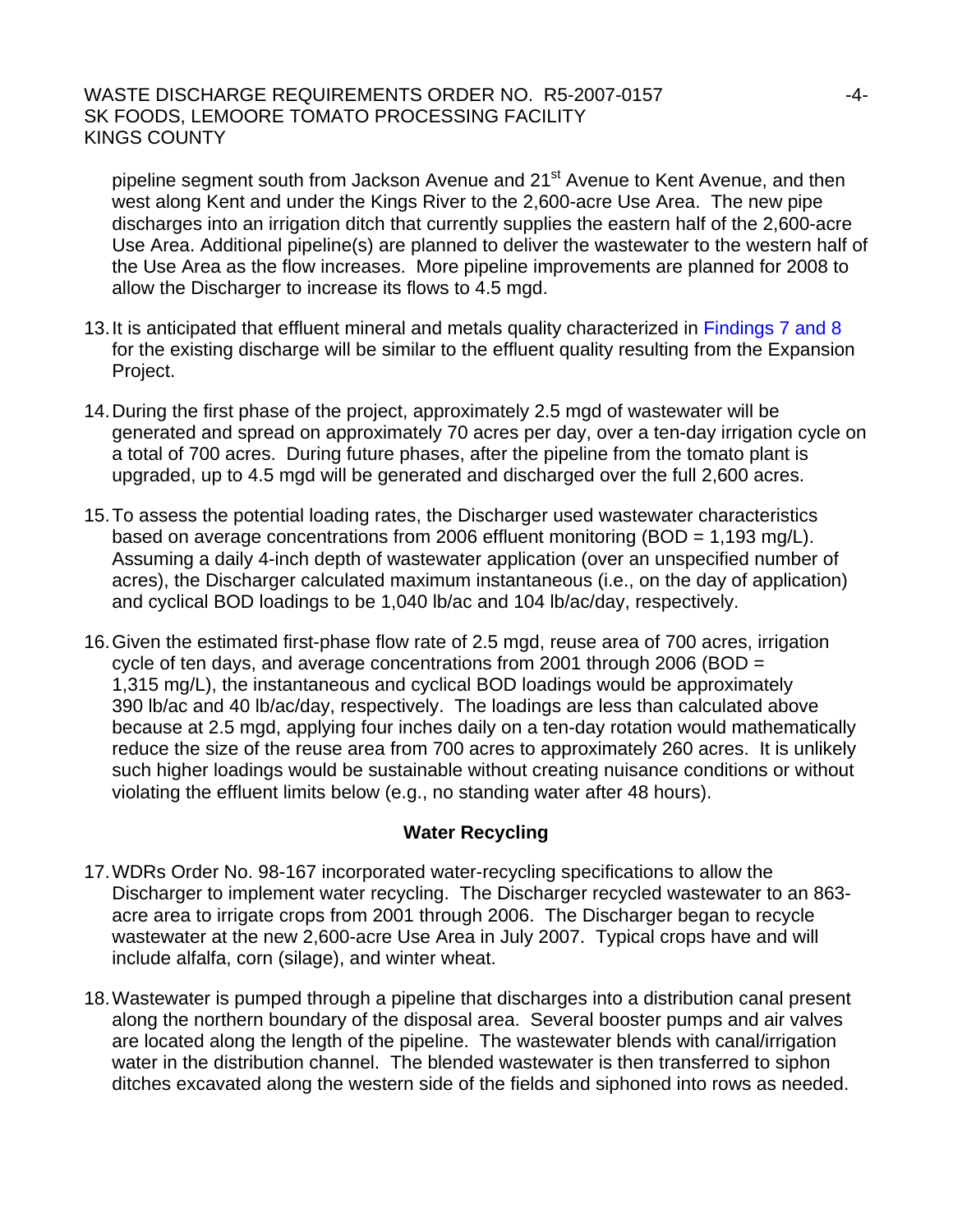- 19. The blended wastewater is applied at plant uptake rates for both nutrient and hydraulic loading during the growing season. The canal water to wastewater ratio is typically at least one to one and often higher during the summer months to meet crop demands.
- 20. The Discharger reports that nitrogen will be applied to the soil at a rate of 113 pounds per acre per year (lb/ac/yr). The Discharger will grow winter wheat, alfalfa, and silage corn that have an annual plant uptake rate of 175 lb/ac, 480 lb/ac, and 250 lb/ac, respectively. The crops will require supplemental nitrogen fertilizer to maintain the crops.
- 21. Both recycling areas are in the ancestral lakebed for the Tulare Lake. Soils in the area are comprised primarily of the Lethent Clay Loam and lesser amounts of the Panoche Clay Loam. Both soils are saline-alkaline and have high pH concentrations of 7.8 or greater, which can restrict the growth of alkali sensitive crops. Addition of the acidic wastewater rich with organic constituents is beneficial to the alkali soils and results in the use of fewer soil amendments and the soil being compatible to growing a wider variety of crops.

#### **Site-Specific Conditions**

- 22. The processing plant and Use Area are in an arid climate characterized by hot dry summers and mild winters. The rainy season generally extends from November through March. Occasional rains occur during the spring and fall months, but summer months are dry. Average annual precipitation and evaporation in the discharge area are about 11 inches and 63 inches, respectively, according to information published by California Department of Water Resources (DWR).
- 23. Area soils are primarily the Lethent Clay Loam and the Panoche Clay Loam, according to the USDA Natural Resources Conservation Service. These soils are reported to be moderately well to well drained, but saline to alkaline. Both soils are known to have high pH, and soils are typically treated with soil amendments (gypsum, sulfur, and acid forming fertilizers) to improve drainage, salinity, and excess alkali conditions.
- 24. The tomato processing facility and the Use Area are not within a 100-year floodplain according to Federal Emergency Management Agency maps.
- 25. Land use in the vicinity of the tomato processing facility and Use Area is primarily agricultural and some industrial around the SK processing plant and the City of Lemoore approximately 5 miles to the northeast of the Use Area. The primary crops grown within five miles of the Use Area include field crops such as corn (silage), sorghum, sugar beets, and cotton and pasture crops such as alfalfa according to DWR land use data for Kings County published in 2003. Irrigation water is supplied primarily by groundwater.

#### **Groundwater Considerations**

26. Regional groundwater is contained generally in two aquifers, the Lower Confined Aquifer and the Upper Unconfined Aquifer. The two aquifers are separated by a confining layer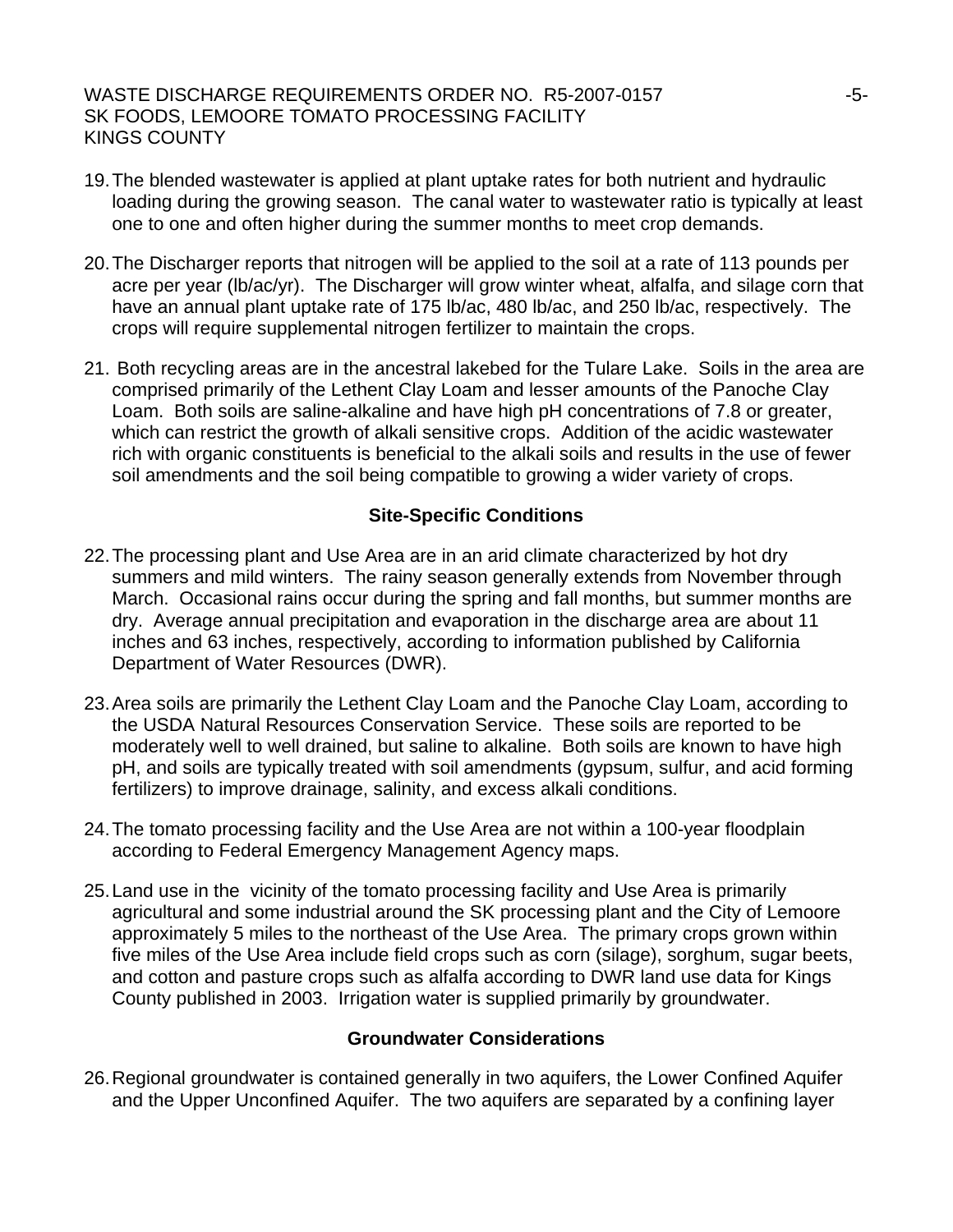(Corcoran Clay or E Clay) present beneath the Use Area at about 450 to 500 feet bgs and is reported to be 80 to 100 feet thick in this area.

- 27. Although hydraulic continuity between aquifers is restricted, some agricultural wells within the vicinity are likely screened within the upper and lower aquifers to maximize well production. This uppermost layer has the potential to have hydraulic continuity between the two aquifers resulting in lower quality water from the uppermost aquifer to migrate into the higher quality aquifers just above and below the E-clay.
- 28. The City of Lemoore obtains its source water from several deep groundwater wells. The source water is of good quality as indicated by the City's 2005 Annual Water Quality Report. Elevated concentrations of uranium in groundwater have resulted in the City drilling additional wells to meet drinking water standards. Water used for processing operations is supplied by the City of Lemoore. A summary of the City's water quality is shown in the following table.

**City of Lemoore – Water Quality**

| Constituent                    | Units                       | <b>Range of Concentration</b> |
|--------------------------------|-----------------------------|-------------------------------|
| Aluminum                       | micrograms per liter (ug/L) | $110 - 720$                   |
| Arsenic                        | ug/L                        | $6 - 25$                      |
| Chromium                       | ug/L                        | not detected (ND) to 2        |
| Calcium                        | milligrams per liter (mg/L) | $0.5 - 1.7$                   |
| Magnesium                      | mg/L                        | $ND - 0.2$                    |
| Sodium                         | mg/L                        | $59 - 170$                    |
| <b>Hardness</b>                | mg/L                        | $1.2 - 5.1$                   |
| pH                             | pH Units                    | $8.7 - 9.2$                   |
| <b>Total Dissolved Solids</b>  | mg/L                        | $170 - 470$                   |
| <b>Electrical Conductivity</b> | Micromhos per centimeter    | $250 - 730$                   |
| Chloride                       | mg/L                        | $3 - 68$                      |
| Sulfate                        | mg/L                        | $0 - 6.0$                     |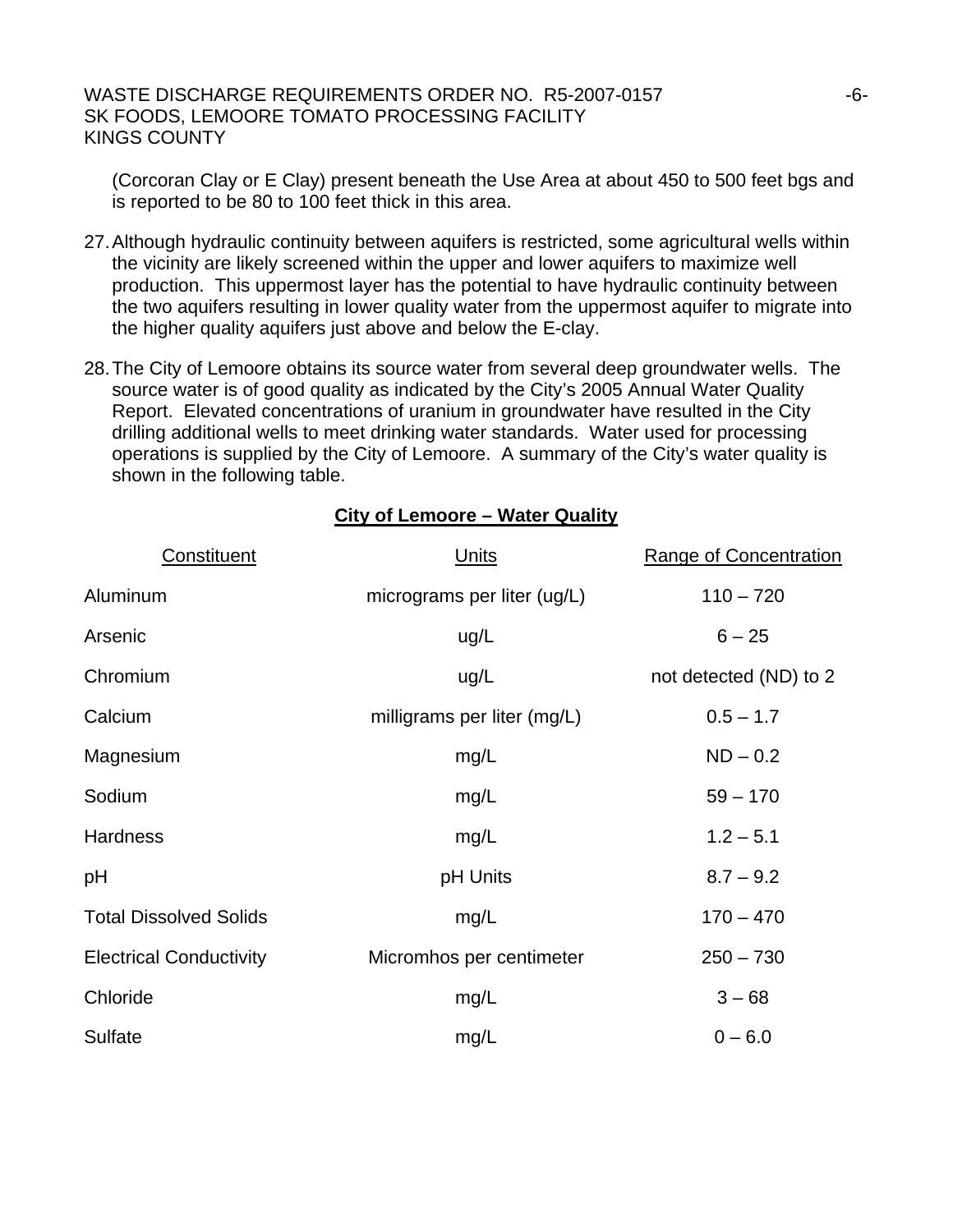- 29. According to the California Department of Water resources, shallow groundwater in the area is unconfined. First encountered groundwater is encountered at 5 to 15 feet bgs and is of poor quality. A deeper groundwater zone is present within the unconfined aquifer with water depths reported to be about 85 to 145 feet bgs. The quality is reported to be good with EC values ranging from about 600 to 1,200 umhos/cm.
- 30. The Discharger's groundwater monitoring network is shown in Attachment C, which is attached hereto and made a part of this Order by reference, and monitors the perched or shallow groundwater zone of the unconfined aquifer. The network was constructed in 2007 and consists of 11 shallow groundwater monitoring wells: three generally upgradient (MW-1 through MW-3), four (MW-4 through MW-8) in the central portion of the Use Area, and three downgradient wells (MW-9 through MW-11) along the eastern border of the 2,600 ance Letting contribution in the exercise of  $P-1$  through P-7) were already present as shown on Attachment C. Three piezometers (P1, P2, and P3) will be used to record groundwater elevation data in conjunction with collecting samples from the wells for chemical analysis.
- 31. Groundwater elevation data obtained in January and March 2007 monitoring events indicate depth to perched or first groundwater ranging from about 6 to 20 feet bgs and a flow direction to the east. Initially, wastewater will be applied only to the eastern half of the Use Area, and wells in the central portion of the Use Area (MW-4 through MW-8) will serve as background wells. When flows increase, wastewater will be applied to the western portion of the Use Area and the wells will then serve as point of compliance wells to assess potential impact to shallow groundwater due to the application of the waste water. The Discharger collected samples from the 11 wells in January and March 2007, before wastewater from the processing plant was discharged to the Use Area. The following table characterizes average concentrations of groundwater samples collected from the monitoring wells in January, February, and March 2007.

| <b>Well Number</b> | Constituents <sup>1</sup> |            |            |          |         |        |
|--------------------|---------------------------|------------|------------|----------|---------|--------|
|                    | E C                       | <b>TDS</b> | $NO3$ as N | Chloride | Sulfate | Sodium |
| $MW-1$             | 26,500                    | 30,500     | 35.5       | 990      | 19,000  | 7,900  |
| $MW-2$             | 8,200                     | 7,250      | 7.9        | 270      | 4,200   | 1,700  |
| $MW-3$             | 15,500                    | 15,000     | 17         | 690      | 8,900   | 3,900  |
| $MW-4$             | 46,500                    | 63,500     | 37         | 2,850    | 41,000  | 17,500 |
| $MW-5$             | 20,500                    | 20,500     | 18         | 1,135    | 12,800  | 5,800  |
| $MW-6$             | 11,500                    | 10,500     | 97         | 260      | 6,250   | 2,850  |

#### **2,600-Acre Use Area – Groundwater Quality Data**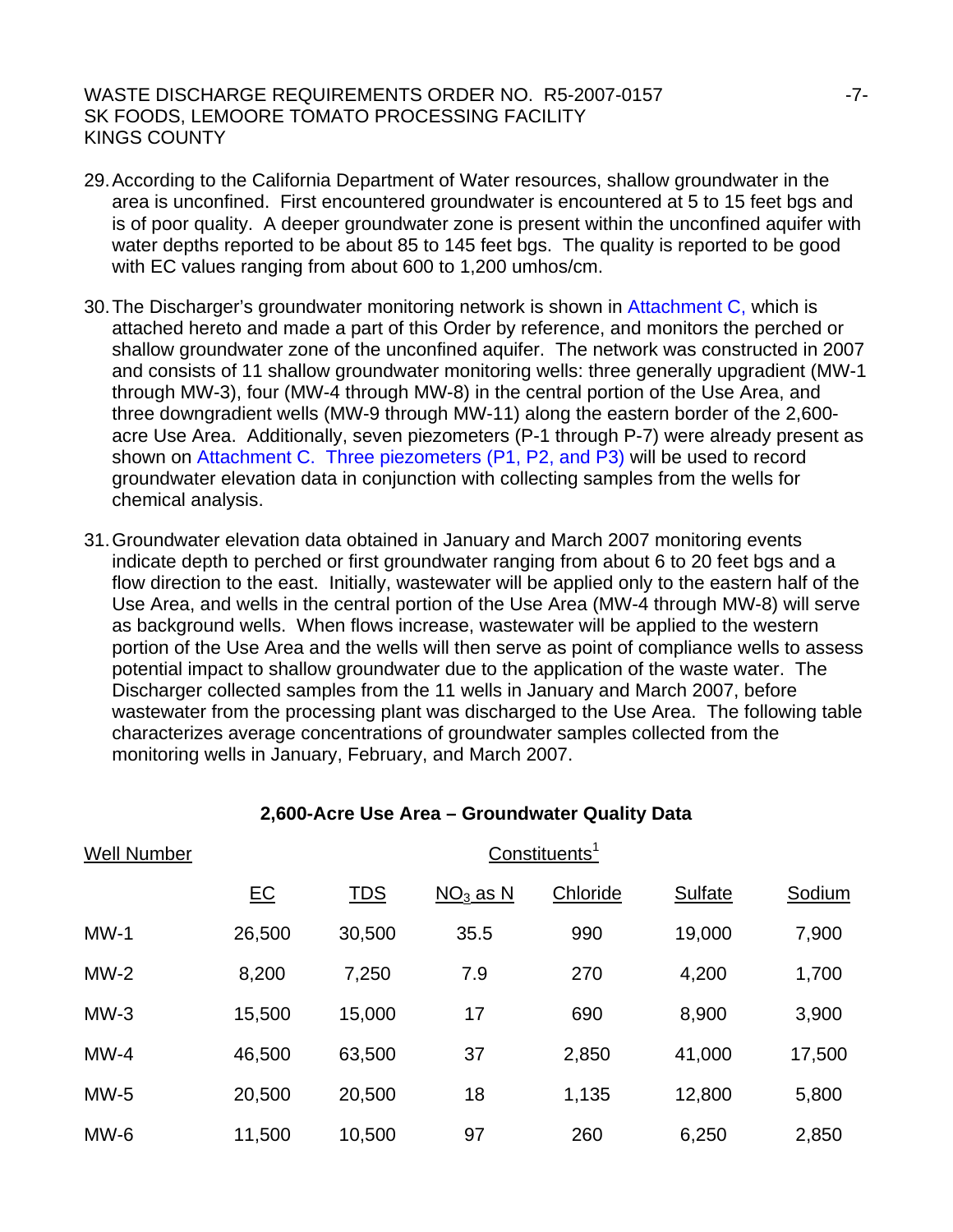| <b>Well Number</b> |        |            |                 | Constituents <sup>1</sup> |         |        |
|--------------------|--------|------------|-----------------|---------------------------|---------|--------|
|                    | $E$ C  | <b>TDS</b> | <u>NO3 as N</u> | Chloride                  | Sulfate | Sodium |
| $MW-7$             | 27,500 | 32,000     | 17              | 965                       | 19,500  | 8,700  |
| $MW-8$             | 10,500 | 9,250      | 12.5            | 420                       | 5,650   | 2,650  |
| $MW-9$             | 7,750  | 7,100      | 0.73            | 530                       | 3,850   | 1,450  |
| <b>MW-10</b>       | 16,000 | 14,500     | < 0.2           | 1,750                     | 7,100   | 3,950  |
| <b>MW-11</b>       | 10,500 | 9,650      | 0.26            | 940                       | 5,100   | 2,300  |
| Averages           | 18,300 | 20,000     | 22              | 980                       | 12,120  | 5,340  |

1. Units are in milligrams per liter for all constituents except electrical conductance (EC), which is reported in micromhos per centimeter.  $TDS = Total$  dissolved solids.  $NO<sub>3</sub>$  as  $N =$  Nitrate as nitrogen.

32. The data indicates the extremely poor quality of the perched groundwater and the spatial distribution of the results. Elevated concentrations are observed in both upgradient and downgradient wells. All EC, sulfate, and TDS concentrations exceed the recommended and upper secondary maximum contaminant limits (MCLs) for each constituent. Nitrate concentrations exceed the primary MCL of 10 mg/L in seven (7) of the 11 samples analyzed. Chloride concentrations exceed the recommended secondary MCL of 250 mg/L in all samples, and the upper secondary MCL of 500 mg/L in all but two (2) of the 11 samples. An MCL has not been established for sodium, but the reported concentrations significantly exceed the water quality limit for agriculture of 69 mg/L further limiting the use of the Perched Groundwater.

#### **Basin Plan, Beneficial Uses, and Water Quality Objectives**

- 33. The Water Quality Control Plan for the Tulare Lake Basin, 2nd Edition, (hereafter Basin Plan) designates beneficial uses, establishes numerical and narrative water quality objectives, contains implementation plans and policies for protecting all waters of the Basin, and incorporates by reference plans and policies of the State Water Board. Pursuant to Section 13263(a) of the California Water Code (CWC), these waste discharge requirements implement the Basin Plan.
- 34. Water in the Tulare Lake Basin is in short supply, requiring importation of surface water from other parts of the State. The Basin Plan encourages recycling on irrigated crops wherever feasible and indicates that evaporation of recyclable wastewater is not an acceptable permanent disposal method where the opportunity existing to replace an existing uses or proposed use of fresh water with recycled water.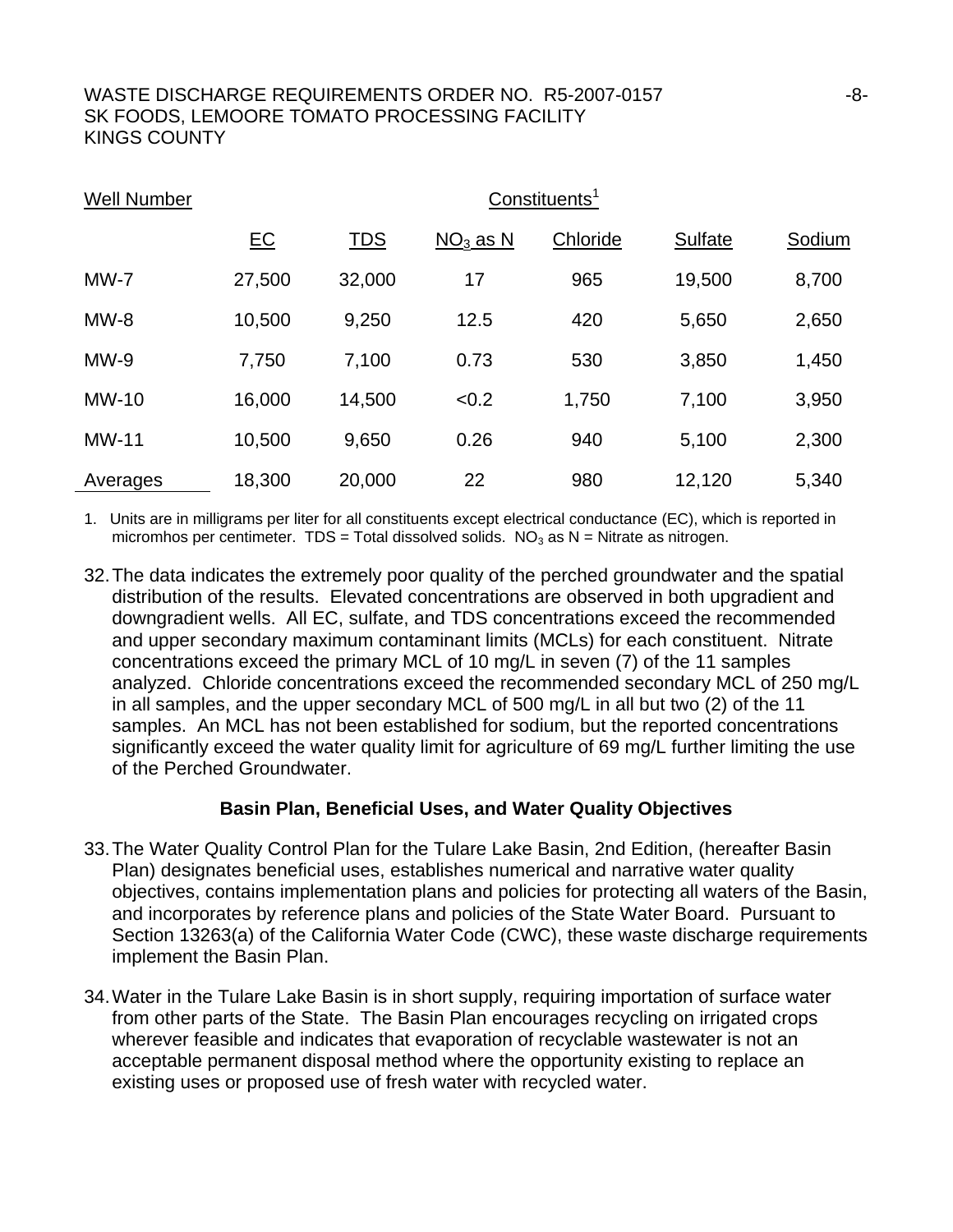- 35. The tomato processing facility and Use area are in Detailed Analysis Unit (DAU) No. 238 within the Tulare Lake Basin hydrologic unit. The Basin Plan designates the beneficial uses of groundwater in this DAU as municipal and domestic supply, agricultural supply, and industrial process and service supply.
- 36. The Basin Plan includes a water quality objective for chemical constituents that, at a minimum, requires waters designated as domestic or municipal supply to meet the MCLs specified in Title 22. The Basin Plan's incorporation of these provisions by reference is prospective, and includes future changes to the incorporated provisions as the changes take effect. The Basin Plan recognizes that that the Regional Water Board may apply limits more stringent than MCLs to ensure that waters do not contain chemical constituents in concentrations that adversely affect beneficial uses.
- 37. The Basin Plan establishes narrative water quality objectives for Chemical Constituents, Tastes and Odors, and Toxicity. The Toxicity objective, in summary, requires that groundwater be maintained free of toxic substances in concentrations that produce detrimental physiological responses in human, plant, animal, or aquatic life associated with designated beneficial uses. Quantifying a narrative water quality objective requires a site-specific evaluation of those constituents that have the potential to impact water quality and beneficial uses.
- 38. The Basin Plan identifies the greatest long-term problem facing the entire Tulare Lake Basin as the increase in salinity in groundwater, which has accelerated due to the intensive use of soil and water resources by irrigated agriculture. The Basin Plan recognizes that degradation is unavoidable until a valley wide drain is constructed to carry salts out of the basin. Until the drain is available, the Basin Plan establishes several salt management requirements, including:
	- a. The incremental increase in salts from use and treatment must be controlled to the extent possible. The maximum EC shall not exceed the EC of the source water plus 500 µmhos/cm. When the source water is from more than one source, the EC shall be a weighted average of all sources.
	- b. Discharges to areas that may recharge good quality groundwaters shall not exceed an EC of 1,000 µmhos/cm, a chloride content of 175 mg/L, or a boron content of 1.0 mg/L.

These effluent limits are considered best practicable treatment or control (BPTC).

- 39. Title 22 in Table 64449 B establishes recommended, upper, and short-term ranges for EC, TDS, chloride, and sulfate. The recommended and upper ranges are 900 and 1,600 µmhos/cm for EC, 500 and 1,000 mg/L for TDS, and 250 and 500 mg/L for chloride and for sulfate, respectively.
- 40. The list of crops in Finding 25 is not intended as a definitive inventory of crops that are or could be grown in the area affected by the discharge, but is representative. Though salt and boron sensitive crops could potentially be grown in Class I soils, which make up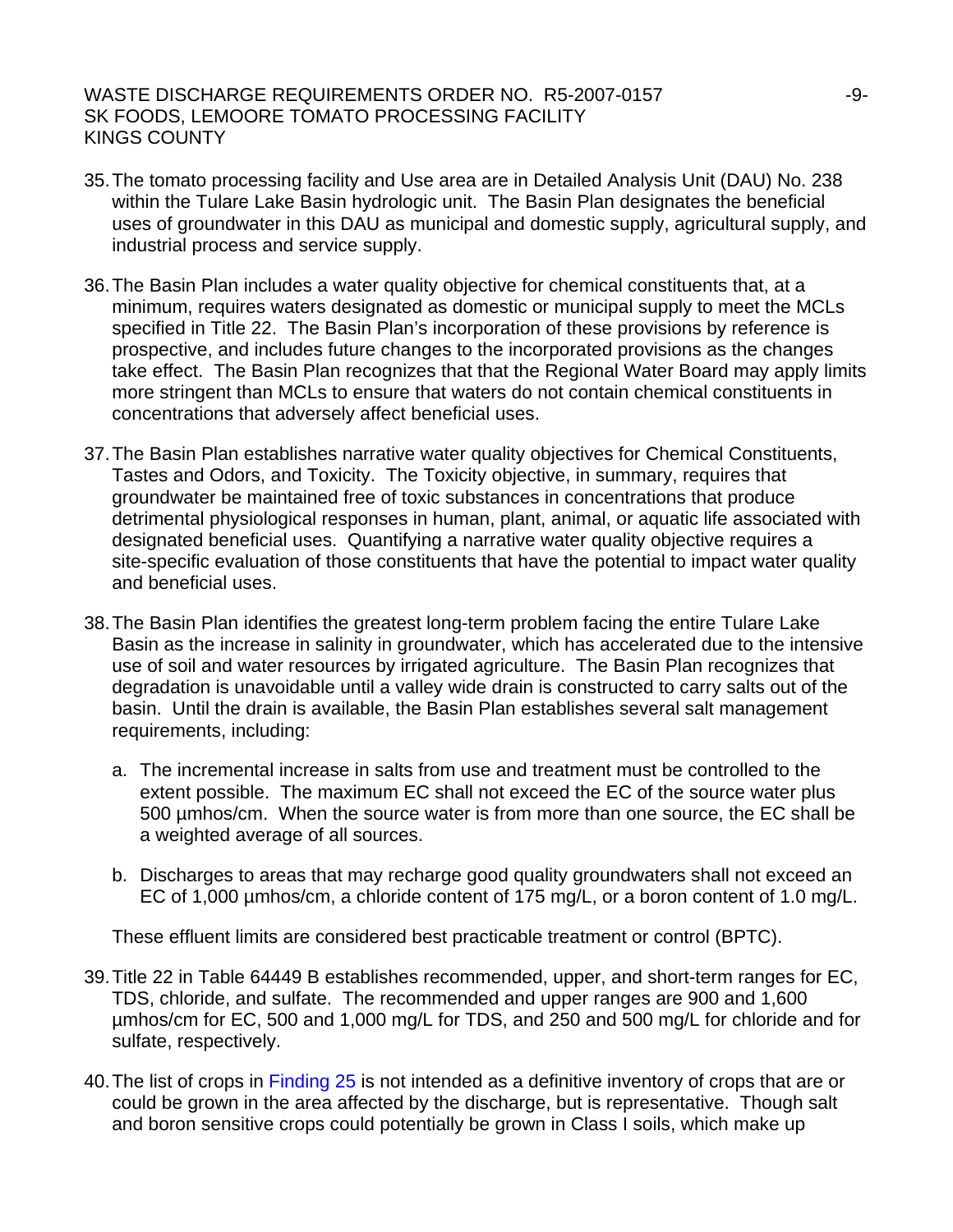approximately 40% to 50% of the soils in the area (i.e., strawberries, onions, and beans) none of these crops were observed or reported as being currently grown in the area based on DWR land use maps.

## **Antidegradation**

- 41. State Water Resources Control Board Resolution No. 68-16 ("Policy with Respect to Maintaining High Quality Waters of the State") (hereafter Resolution 68-16) prohibits degradation of groundwater unless it has been shown that:
	- a. The degradation is consistent with the maximum benefit to the people of the State;
	- b. The degradation will not unreasonably affect present and anticipated future beneficial uses;
	- c. The degradation does not result in water quality less than that prescribed in state and regional policies, including violation of one or more water quality objectives; and
	- d. The discharger employs BPTC to minimize degradation.
- 42. In general, shallow groundwater exceeds Water Quality Objectives for nitrate as nitrogen, EC, TDS, chloride, and arsenic. The discharge of tomato processing wastewater from the Lemoore tomato processing facility will not degrade the beneficial uses of groundwater beneath the Use Area because the first encountered groundwater is not of high quality. The concentrations of the effluent (Findings 7 and 8) are less than the concentrations reported for background groundwater (Finding 31). EC and TDS concentrations in background groundwater are four to five times the EC and TDS concentrations of the effluent.

## **Treatment and Control Practices**

- 43. The proposed expansion described in Findings 11 through 16, once completed, provides treatment and control of the discharge that incorporates:
	- a. Screening at the plant before discharge to the Use Area to remove solids that are hauled offsite and used as cattle feed;
	- b. Application of wastewater at plant uptake rates for nitrogen and organic loading;
	- c. Application of wastewater at rates that will not allow wastewater to stand for more than 48 hours;
	- d. Blending of wastewater with irrigation water to meet the agronomic requirements for crop growth or other measures to ensure even distribution of wastewater over the area irrigated; and
	- e. At least daily inspection of the Use Area during times of discharge.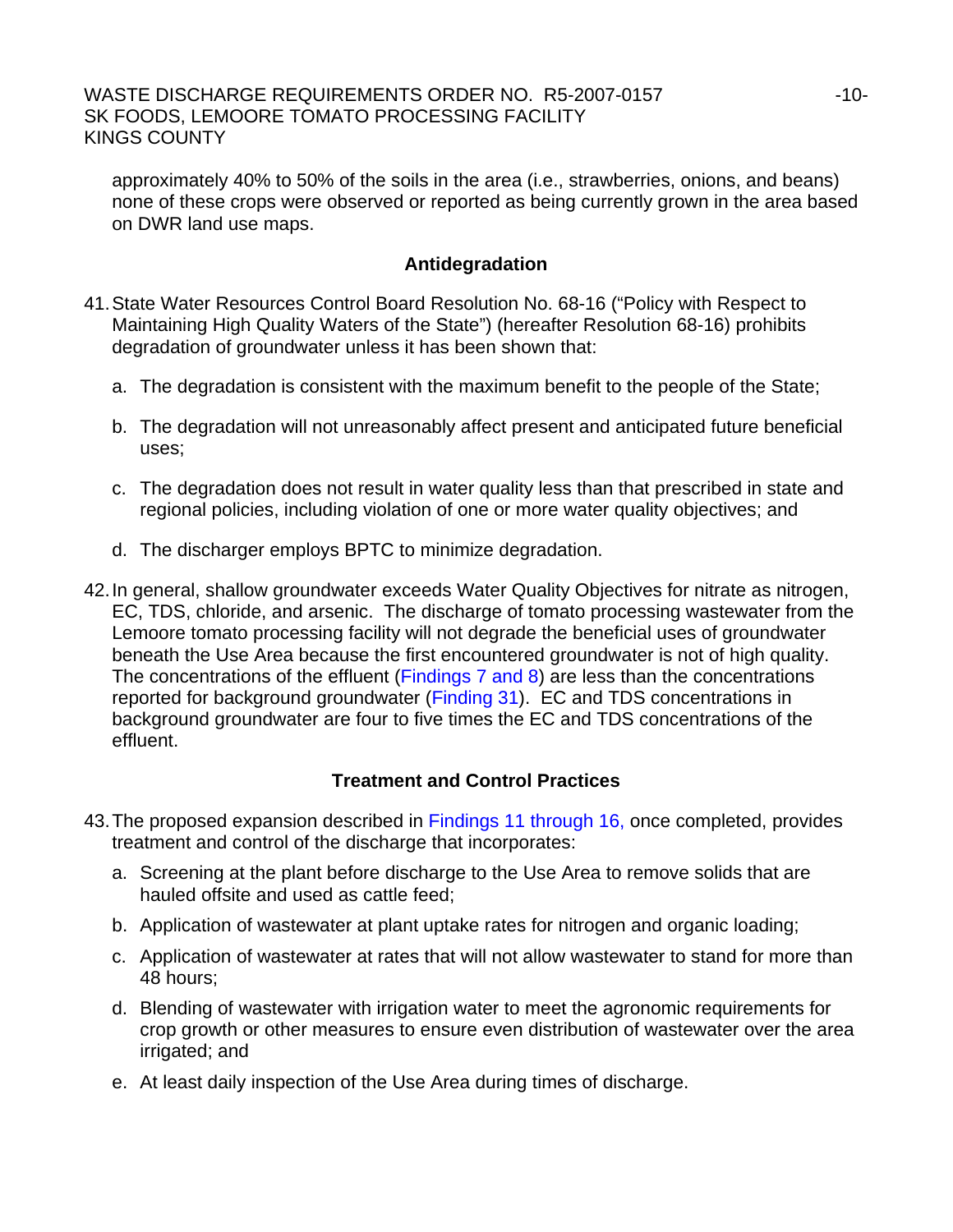- 44. This Order establishes groundwater limitations that will not unreasonably threaten present and anticipated beneficial uses or result in groundwater quality that exceeds water quality objectives set forth in the Basin Plan. This Order contains requirements for a groundwater assessment for assuring that the highest water quality consistent with the maximum benefit to the people of the State will be achieved.
- 45. According to Pollution Abatement in the Fruit and Vegetable Industry, published by the United States Environmental Protection Agency (US EPA Publication No. 625/3-77-0007) (hereafter Pollution Abatement), in applying food-processing wastewater to land for biological treatment, the loading of  $BOD<sub>5</sub>$  should not exceed 100 lbs/acre/day (as a cycle average) to prevent nuisance odors.

### **Water Recycling Criteria**

- 46. State Water Board Resolution No. 77-1, Policy with Respect to Water Recycling in California, encourages recycling projects that replace or supplement the use of fresh water, and the Water Recycling Law (California Water Code Section 13500-13529.4) declares that utilization of recycled water is of primary interest to the people of the State in meeting future water needs.
- 47. The Basin Plan encourages recycling on irrigated crops wherever feasible and indicates that evaporation of recyclable wastewater is not an acceptable permanent disposal method where the opportunity exists to replace an existing use or proposed use of fresh water with recycled water.

### **Designated Waste and Title 27**

48. CWC Section 13173 defines designated waste as either:

- a. Hazardous waste that has been granted a variance from hazardous waste management requirements pursuant to Section 25143 of the Health and Safety Code.
- b. Non-hazardous waste that consists of, or contains, pollutants that, under ambient environmental conditions as a waste management unit, could be released in concentrations exceeding applicable water quality objectives or could reasonably be expected to affect beneficial uses of the waters of the state contained in the appropriate state water quality control plan.
- 49. Release of designated waste is subject to full containment pursuant to the requirements of Title 27, CCR, Section 20005 et seq. (hereafter "Title 27"). Title 27 Section 20090(b) exempts discharges of designated waste to land from Title 27 containment standards provided the following conditions are met:
	- a. The applicable regional water board has issued waste discharge requirements, or waived such issuance;
	- b. The discharge is in compliance with the applicable basin plan; and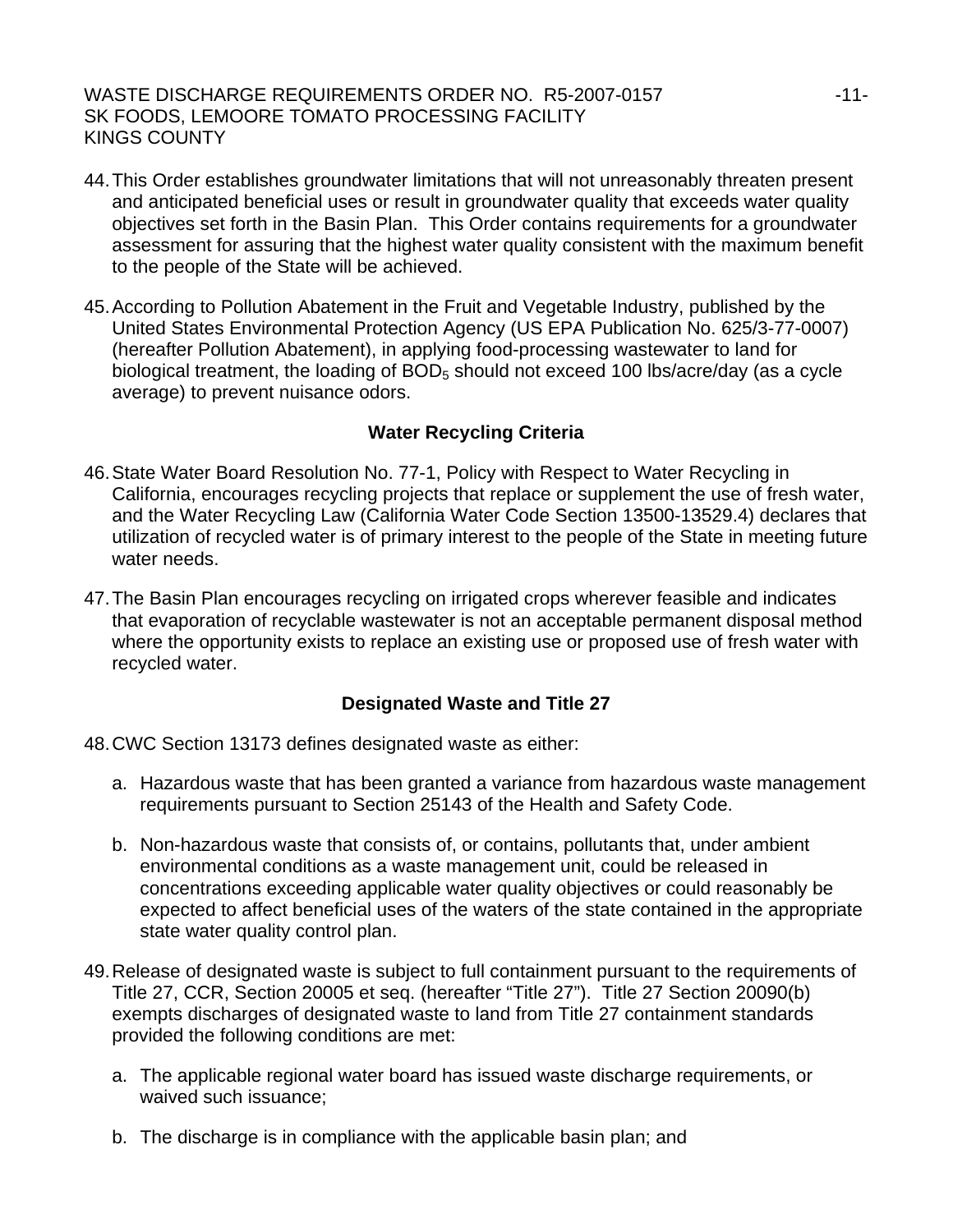c. The waste is not hazardous waste and need not be managed according to Title 22, CCR, Division 4.5, Chapter 11, as a hazardous waste.

#### **CEQA**

- 50. On 2 August 2007, the Regional Water Board adopted Resolution No. R5-2007-0106, which approved the Initial Study and adopted a Negative Declaration for the discharge/recycling of wastewater to an approximately 2,600-acre disposal area from the Discharger's Lemoore Tomato Processing Facility.
- 51. This Order implements measures necessary to mitigate any adverse impacts to groundwater from the Expansion Project to less than significant levels, including:
	- a. Effluent Limitation B.1, which restricts flow to 4.5 mgd;
	- b. Discharge Specification C.4, which stipulates the wastewater will be blended with irrigation water or other approved measures to ensure even distribution over the irrigated area ; and
	- c. Discharge Specification C.5, which stipulates waste constituents cannot be released or discharged in a concentration or mass that causes violation of the Order's groundwater limitations.

### **General Findings**

- 52. Pursuant to CWC Section 13263(g), discharge is a privilege, not a right, and adoption of this Order does not create a vested right to continue the discharge.
- 53. The Regional Water Board will review this Order periodically and will revise requirements when necessary.
- 54. California Water Code Section 13267(b) states that: "In conducting an investigation specified in subdivision (a), the Regional Water Board may require that any person who has discharged, discharges, or is suspected of having discharged or discharging, or who proposes to discharge waste within its region, or any citizen or domiciliary, or political agency or entity of this state who has discharged, discharges, or is suspected of having discharged or discharging, or who proposes to discharge, waste outside of its region that could affect the quality of waters within its region shall furnish, under penalty of perjury, technical or monitoring program reports which the Regional Water Board requires. The burden, including costs, of these reports shall bear a reasonable relationship to the need for the report and the benefits to be obtained from the reports. In requiring those reports, the Regional Water Board shall provide the person with a written explanation with regard to the need for the reports, and shall identify the evidence that supports requiring that person to provide the reports."
- 55. The technical reports required by this Order and the attached Monitoring and Reporting Program No. R5-2007-0157 are necessary to assure compliance with these waste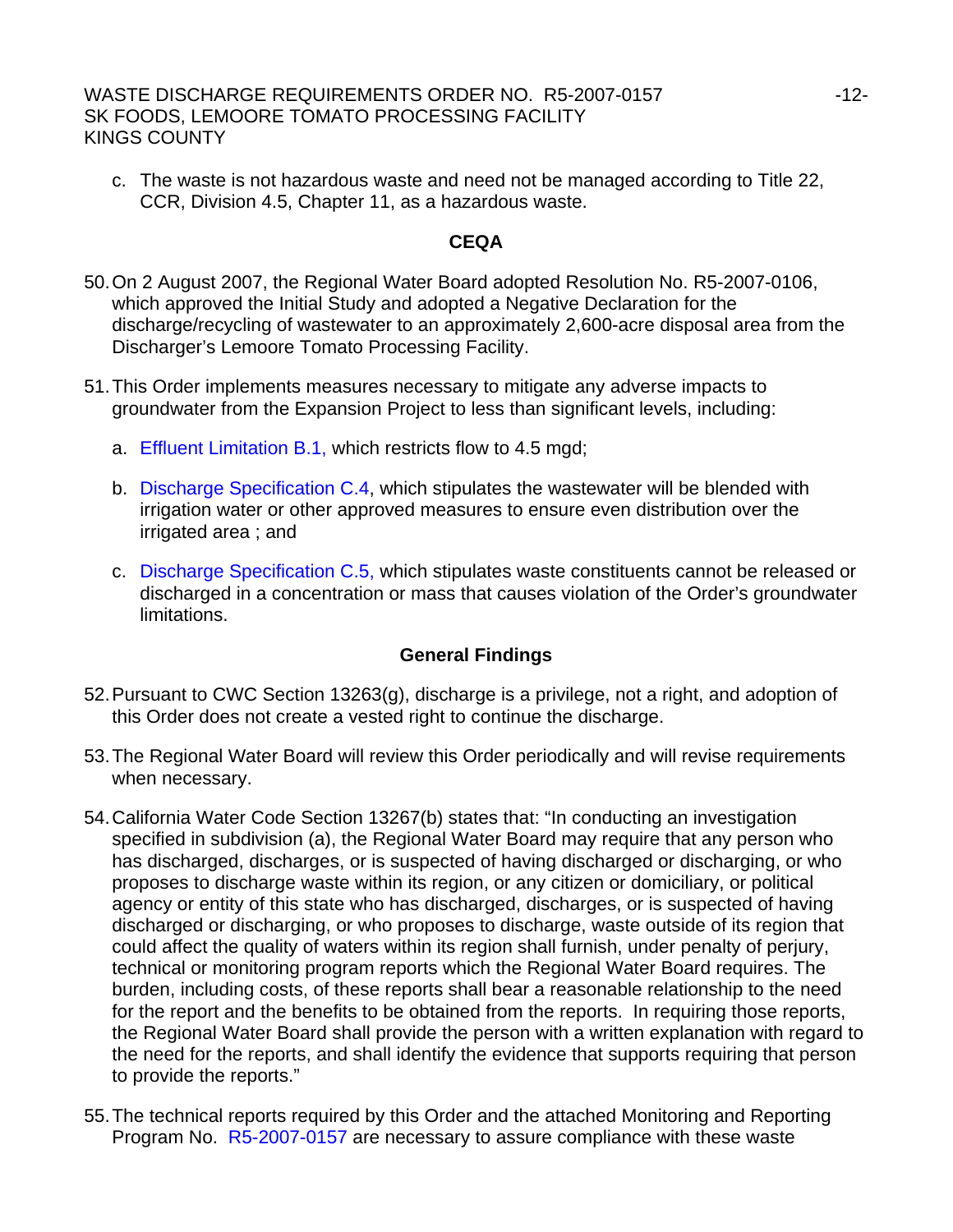discharge requirements. The Discharger operates the Facility that discharges the waste subject to this Order.

56. The California Department of Water Resources set standards for the construction and destruction of groundwater wells, as described in California Well Standards Bulletin 74-90 (June 1991) and Water Well Standards: State of California Bulletin 94-81 (December 1981). These standards, and any more stringent standards adopted by the State or county pursuant to California Water Code Section 13801, apply to all monitoring wells.

## **Public Notice**

- 57. All the above and the supplemental information and details in the attached Information Sheet, which is incorporated by reference herein, were considered in establishing the following conditions of discharge.
- 58. The Discharger and interested agencies and persons have been notified of the intent to prescribe waste discharge requirements for this discharge, and they have been provided an opportunity for a public hearing and an opportunity to submit their written views and recommendations.
- 59. All comments pertaining to the discharge were heard and considered in a public meeting.

**IT IS HEREBY ORDERED** that, Waste Discharge Requirements Order No. 98-167 is rescinded and that, pursuant to Sections 13263 and 13267 of the CWC, SK Foods and its agents, successors, and assigns, in order to meet the provisions contained in Division 7 of the CWC and regulations adopted thereunder, shall comply with the following:

### **A. Prohibitions**

- 1. Discharge of wastes to surface waters or surface water drainage courses is prohibited.
- 2. Bypass or overflow of untreated wastes, except as allowed by Provision E.2 of Standard Provisions and Reporting Requirements, is prohibited.
- 3. Discharge of waste classified as 'hazardous', as defined in Section 2521(a) of Title 23, California Code of Regulations, Section 2510 et seq., is prohibited. Discharge of waste classified as 'designated,' as defined in California Water Code Section 13173, in a manner that causes violation of groundwater limitations, is prohibited.
- 4. Application of treated wastewater in a manner or location other than that described herein is prohibited.

### **B. Effluent Limitations**

1. The monthly average discharge flow shall not exceed 4.5 mgd.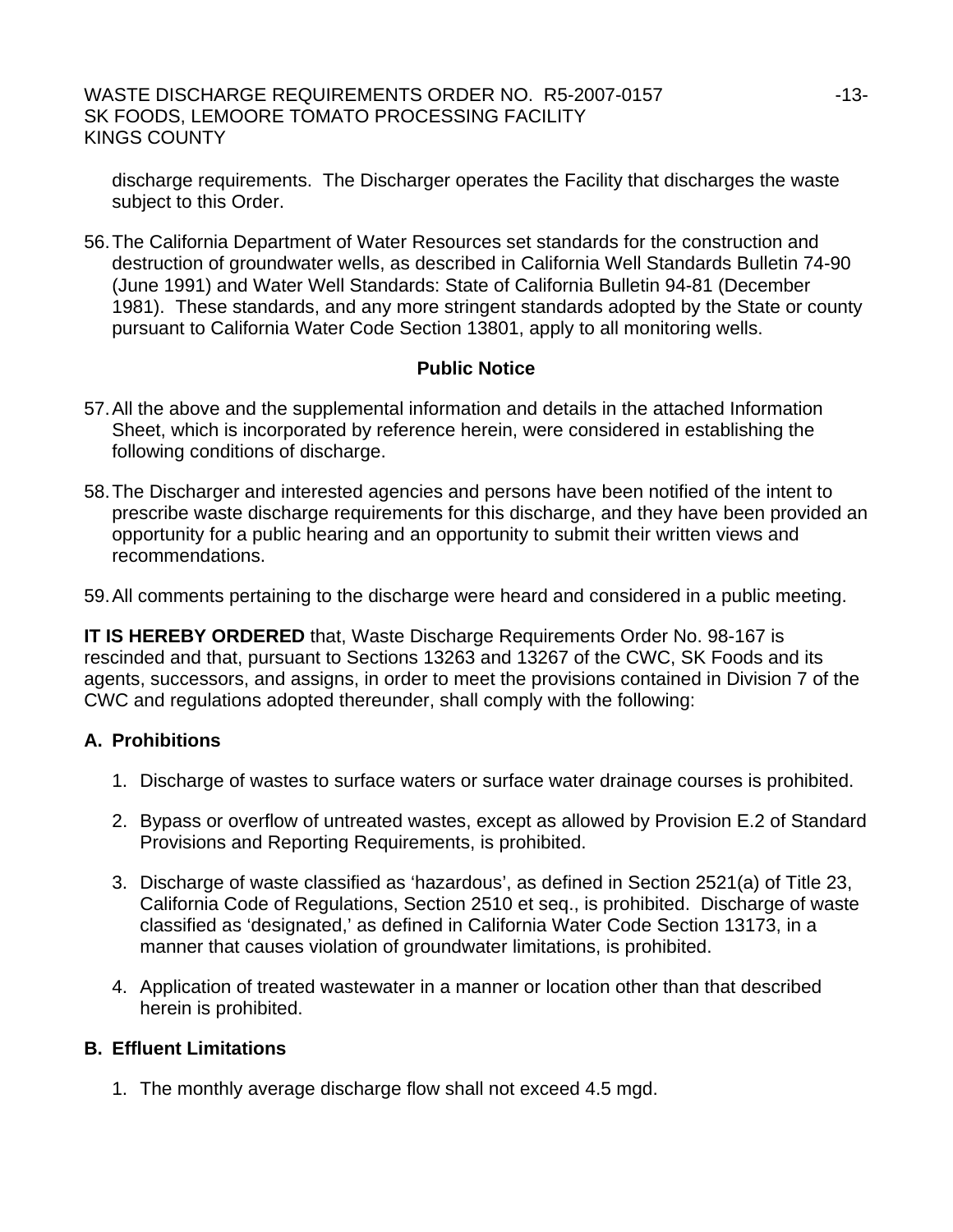2. Average BOD Loading to the Use Area shall not exceed 100 lbs/acre/day, both longterm and over the course of any discharge cycle (i.e., the time between successive applications).

## **C. Discharge Specifications**

- 1. All conveyance, treatment, storage, and disposal units shall be designed, constructed, operated, and maintained to prevent inundation or washout due to floods with a 100-year return frequency.
- 2. Objectionable odors shall not be perceivable beyond the limits of the Use Area property at an intensity that creates or threatens to create nuisance conditions.
- 3. Application of waste constituents to the Designated Disposal Area shall be at reasonable agronomic rates to preclude creation of a nuisance or degradation of groundwater, considering the crop, soil, climate, and irrigation management system. The annual nutritive loading of the Designated Disposal Area, including the nutritive value of organic and chemical fertilizers and of the wastewater shall not exceed the annual crop demand.
- 4. To provide for even distribution of wastewater to the Use Area, wastewater shall be blended with irrigation water (i.e., well or canal water) at a ratio of 1:1, or the Discharger shall implement other operational measures approved by the Executive Officer pursuant to Provision G.10.
- 5. No waste constituent shall be released or discharged, or placed where it will be released or discharged, in a concentration or in a mass that causes violation of groundwater limitations.
- 6. Wastewater will not be discharged to the Use Area during periods of heavy rain or when surface soils are saturated to a point that would restrict the ability to infiltrate into the soils or cause wastewater to stand for greater than 48 hours.

## **D. Use Area Specifications**

- 1. The perimeter of the Use Area shall be graded to prevent ponding along public roads or other public areas and prevent runoff onto adjacent properties not owned or controlled by the Discharger.
- 2. No physical connection shall exist between tomato processing wastewater and any domestic water supply or domestic well, or between wastewater piping and any irrigation well that does not have an air gap or reduce pressure principle device.
- 3. The Use Area shall be managed to prevent breeding of mosquitoes. More specifically:
- a. All applied irrigation water must infiltrate completely within a 48-hour period;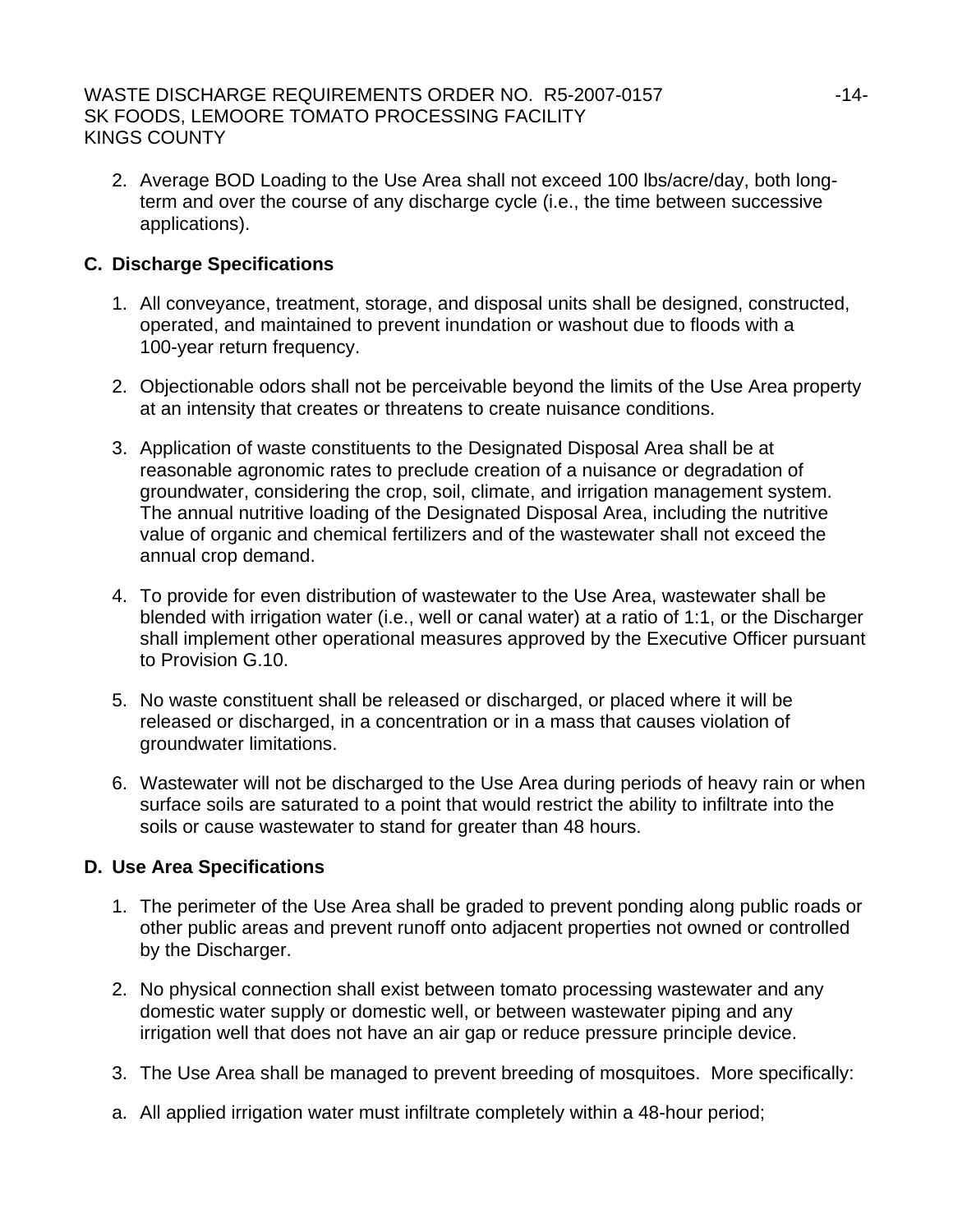- b. Ditches not serving as wildlife habitat should be maintained free of emergent, marginal, and floating vegetation; and
- c. Low-pressure and unpressurized pipelines and ditches accessible to mosquitoes shall not be used to store recycled water.

## **E. Solids Specifications**

- 1. Any handling and storage of solids and sludge at the tomato processing facility or in the Use Area shall be temporary, and controlled and contained in a manner that minimizes leachate formation and precludes infiltration of waste constituents into soils in a mass or concentration that will violate groundwater limitations of this Order.
- 2. Collected screenings, sludge's, and other solids removed from the liquid waste shall be disposed of in a manner approved by the Executive Officer and consistent with Title 27. Removal for further treatment, disposal, or reuse at sites (i.e., landfill, composting sites, soil amendment sites) operated in accordance with valid waste discharge requirements issued by a regional water quality control board will satisfy this specification.
- 3. Any proposed change in solids use or disposal practice shall be reported to the Executive Officer at least 90 days in advance of the change. Screenings may be land applied to a portion of the 2,600-acre Use Area provided that, at least 60 days prior to application, the Discharger submits a loading analysis that demonstrates the land application of solids will not cause an exceedance of any specification (particularly Discharge Specification C,3) or groundwater limitation of this Order.

### **F. Groundwater Limitations**

Release of waste constituents from any treatment or storage component associated with the tomato processing facility or Use Area shall not cause or contribute to groundwater:

- a. Containing concentrations of constituents identified in Title 22 in excess of the MCLs quantified therein, or natural background quality, whichever is greater; or
- b. Containing taste or odor-producing constituents, or toxic substances, or any other constituents, in concentrations that cause nuisance or adversely affect beneficial uses.

## **G. Provisions**

- 1. The Discharger shall comply with the Standard Provisions and Reporting Requirements for Waste Discharge Requirements, dated 1 March 1991, which are part of this Order. This attachment and its individual paragraphs are referred to as Standard Provisions(s).
- 2. The Discharger shall comply with Monitoring and Reporting Program (MRP) No. R5-2007-0157, which is part of this Order, and any revisions thereto as adopted by the Regional Water Board or approved by the Executive Officer. The submittal date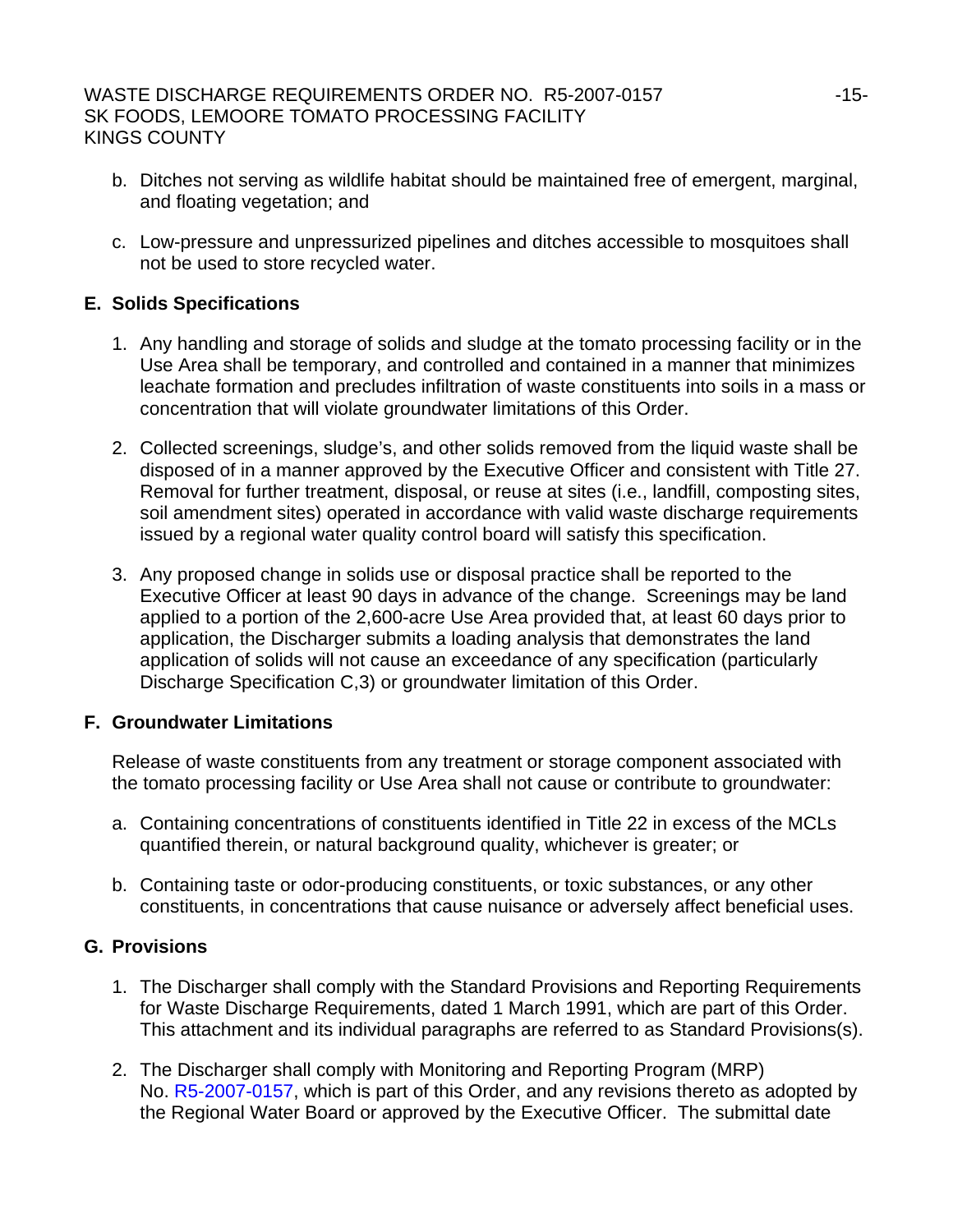shall be no later than the submittal date specified in the Monitoring and Reporting Program for Discharger self-monitoring reports.

- 3. The Discharger shall keep a copy of this Order, including its MRP, Information Sheet, attachments, and Standard Provisions, for reference by operating personnel. Key operating personnel shall be familiar with its contents.
- 4. The Discharger shall not allow pollutant-free wastewater to be discharged into the collection, treatment, and disposal systems in amounts that significantly diminish the system's capability to comply with this Order. Pollutant-free wastewater means storm water (i.e., inflow), groundwater (i.e., infiltration), cooling waters, and condensates that are essentially free of pollutants.
- 5. The Discharger must at all times properly operate and maintain all facilities and systems of treatment and control (and related appurtenances) that are installed or used by the Discharger to achieve compliance with the conditions of this Order. Proper operation and maintenance also include adequate laboratory controls and appropriate quality assurance procedures. This Provision requires the operation of back-up or auxiliary facilities or similar systems that are installed by the Discharger only when the operation is necessary to achieve compliance with the conditions of the Order.
- 6. All technical reports and work plans required herein that involve planning, investigation, evaluation, or design, or other work requiring interpretation and proper application of engineering or geologic sciences, shall be prepared by or under the direction of persons registered to practice in California pursuant to California Business and Professions Code sections 6735, 7835, and 7835.1. To demonstrate compliance with sections 415 and 3065 of Title 16, CCR, all technical reports must contain a statement of the qualifications of the responsible registered professional(s). As required by these laws, completed technical reports and work plans must bear the signature(s) and seal(s) of the registered professional(s) in a manner such that all work can be clearly attributed to the professional responsible for the work.
- 7. The Discharger must comply with all conditions of this Order, including timely submittal of technical and monitoring reports as directed by the Executive Officer. Accordingly, the Discharger shall submit to the Regional Water Board on or before each report due date the specified document or, if an action is specified, a written report detailing evidence of compliance with the date and task. If noncompliance is being reported, the reasons for such noncompliance shall be stated, plus an estimate of the date when the Discharger will be in compliance. The Discharger shall notify the Regional Water Board by letter when it returns to compliance with the time schedule. Violations may result in enforcement action, including Regional Water Board or court orders requiring corrective action or imposing civil monetary liability, or in revision or rescission of this Order.
- 8. In the event of any change in control or ownership of land or waste treatment and storage facilities presently owned or controlled by the Discharger, the Discharger shall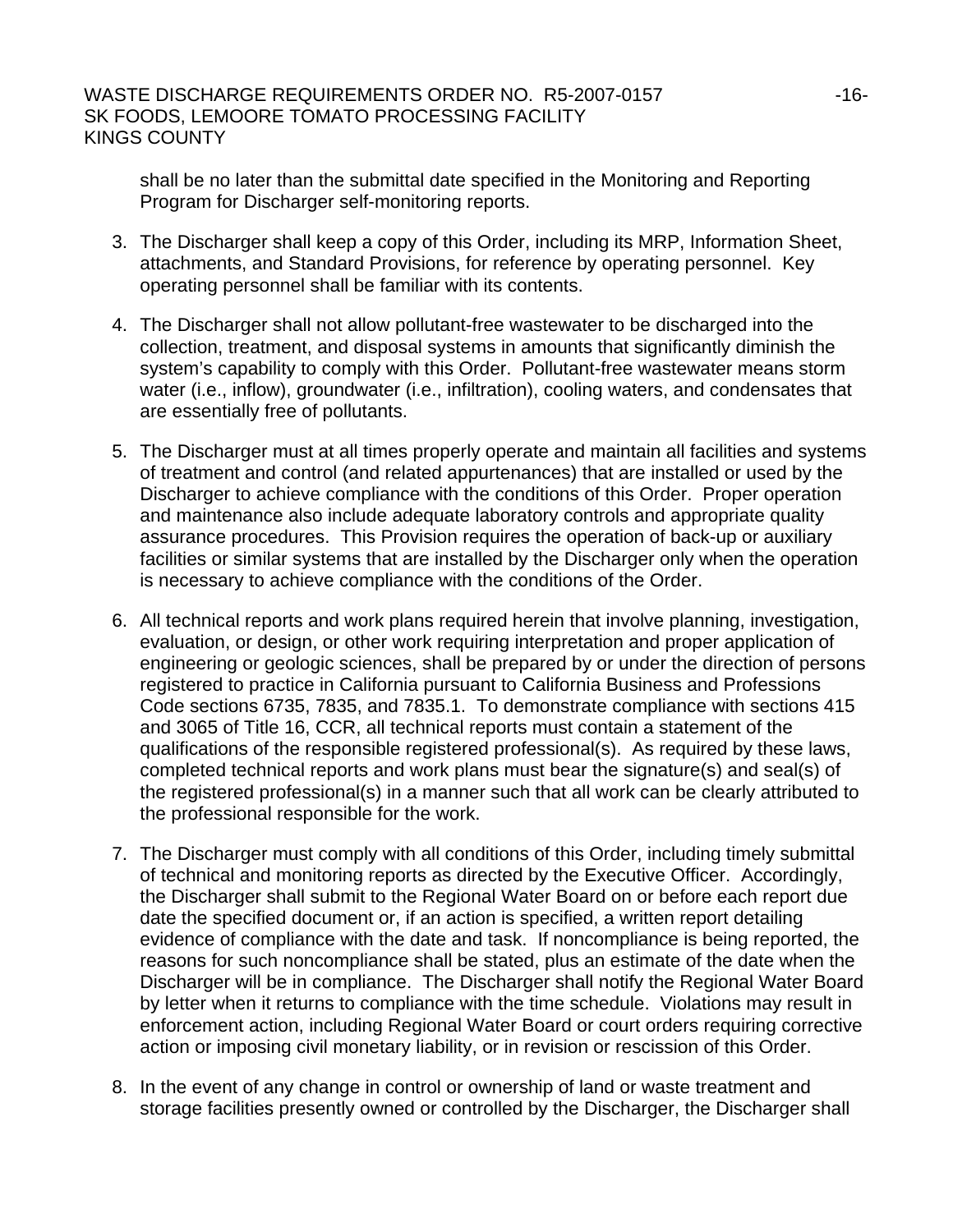notify the succeeding owner or operator of the existence of this Order by letter, a copy of which shall be immediately forwarded to the appropriate Regional Water Board office.

- 9. To assume operation under this Order, the succeeding owner or operator must apply in writing to the Executive Officer requesting transfer of the Order. The request must contain the requesting entity's full legal name, the state of incorporation if a corporation, the address and telephone number of the persons responsible for contact with the Regional Water Board and a statement. The statement shall comply with the signatory paragraph of Standard Provision B.3 and state that the new owner or operator assumes full responsibility for compliance with this Order. Failure to submit the request shall be considered a discharge without requirements, a violation of the California Water Code. If approved by the Executive Officer, the transfer request will be submitted to the Regional Water Board for its consideration of transferring the ownership of this Order at one of its regularly scheduled meetings.
- 10. Discharge Specification C.4 requires that wastewater be blended with irrigation water at a 1:1 ratio to ensure even distribution of wastewater to the Use Area. The Discharger may propose other options by submitting for Executive Officer approval a technical report describing other operational measures to reduce the potential for creating nuisance conditions. The technical report should consider such measures as distributing wastewater to the fields in pipelines instead of open ditches; pumping water from all conveyance systems immediately after use; and/or additional treatment of the wastewater at the processing plant before discharge to the Use Area.
- 11. By **1 January 2008**, the Discharger shall submit a Final Salinity Control Plan detailing all measures taken to reduce the salinity of the discharge, and documenting that all feasible salinity reduction measures have been implemented.
- 12. The pH of the discharge shall not be less than 4.5 or greater than 10 pH units for more than three consecutive 24-hour composite sampling events. In the event that the pH of the discharge is outside of this range for more than three consecutive sampling events, the Discharger shall submit a technical evaluation in its monthly SMRs documenting the pH of the blended discharge to the Designated Disposal Area, and if necessary demonstrate that the effect of the discharge on soil pH will not exceed the buffering capacity of the soil profile.
- 13. If the Regional Water Board determines that waste constituents in the discharge have reasonable potential to cause or contribute to an exceedance of an objective for groundwater, this Order may be reopened for consideration of addition or revision of appropriate numerical effluent or groundwater limitations for the problem constituents.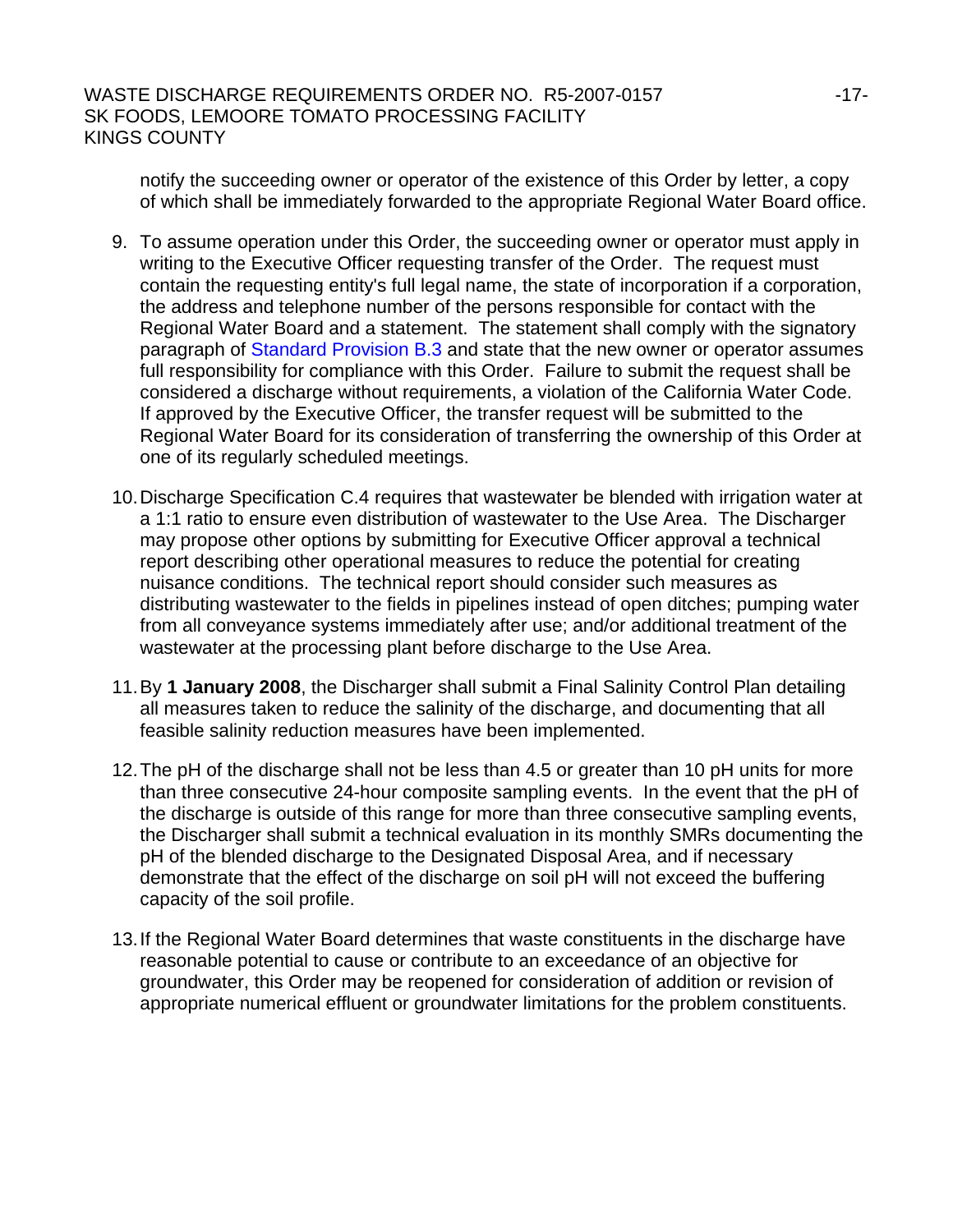WASTE DISCHARGE REQUIREMENTS ORDER NO. R5-2007-0157 ----------------------------SK FOODS, LEMOORE TOMATO PROCESSING FACILITY KINGS COUNTY

I, PAMELA C. CREEDON, Executive Officer, do hereby certify the foregoing is a full, true, and correct copy of an Order adopted by the California Regional Water Quality Control Board, Central Valley Region, on 26 October 2007.

PAMELA C. CREEDON, Executive Officer

Order Attachments:

Monitoring and Reporting Program

- A Vicinity Map SK Foods Lemoore
- B. Process Flow Diagram SK Foods Lemoore
- C. Use Area Map with Monitoring Well Locations Information Sheet Standard Provisions (1 March 1991) (separate attachment to Discharger only)

JSP 8/23/07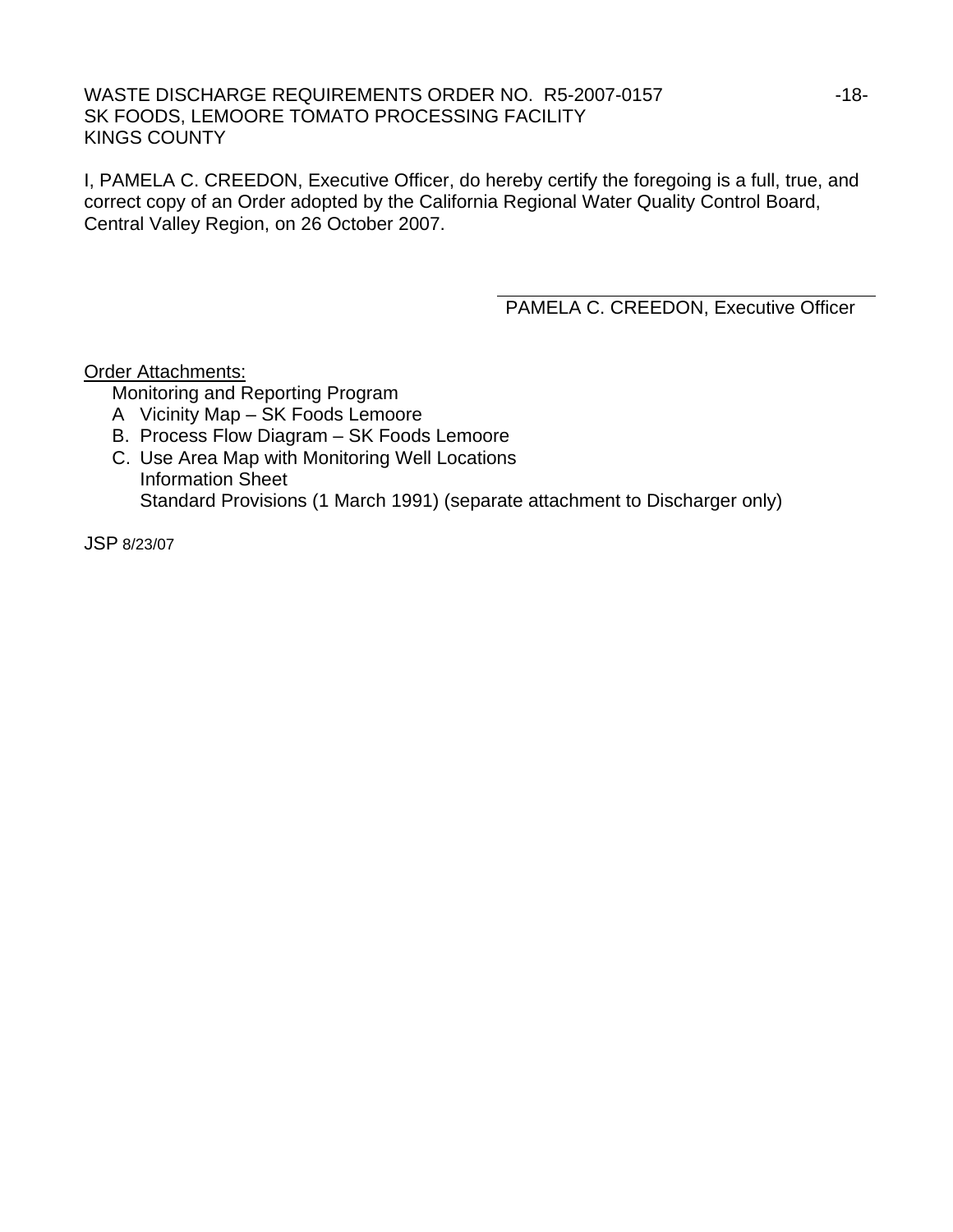### CALIFORNIA REGIONAL WATER QUALITY CONTROL BOARD CENTRAL VALLEY REGION

## MONITORING AND REPORTING PROGRAM NO. R5-2007-0157 FOR SK FOODS LEMOORE TOMATO PROCESSING FACILITY KINGS COUNTY

This Monitoring and Reporting Program (MRP) is required pursuant to California Water Code section 13267.

The Discharger shall not implement any changes to this MRP unless and until the Regional Board adopts or the Executive Officer issues a revised MRP. Changes to sample location shall be established with concurrence of Regional Water Board staff, and a description of the revised stations shall be submitted for approval by the Executive Officer. All samples should be representative of the volume and nature of the discharge or matrix of material sampled. The time, date, and location of each sample shall be recorded on the sample chain of custody form. All analyses shall be performed in accordance with Standard Provisions and Reporting Requirements for Waste Discharge Requirements, dated 1 March 1991. The results of analyses performed in accordance with specified test procedures, taken more frequently than required at the locations specified in this MRP, shall be reported to the Regional Water Board and used in determining compliance.

Field test instruments (such as pH) may be used provided that:

- 1. the operator is trained in the proper use of the instrument;
- 2. the instruments are calibrated prior to each use;
- 3. instruments are serviced and/or calibrated by the manufacturer at the recommended frequency; and
- 4. field calibration reports are submitted as described in the "Reporting" section of this MRP.

Each laboratory report shall clearly identify the following:

- 1. analytical method;
- 2. measured value;
- 3. units;
- 4. what constituent a value is reported as;
- 5. method detection limit (MDL);
- 6. reporting limit (RL) (i.e., a practical quantitation limit or PQL);
- 7. documentation of cation/balance for general minerals analysis of supply water and groundwater samples.

All laboratory results shall be reported down to the MDL. Non-detect results shall be reported as less than the MDL (<MDL). Results above the MDL, but below the concentration of the lowest calibration standard for multipoint calibration methods or below the reporting limit for other methods, shall be flagged as estimated.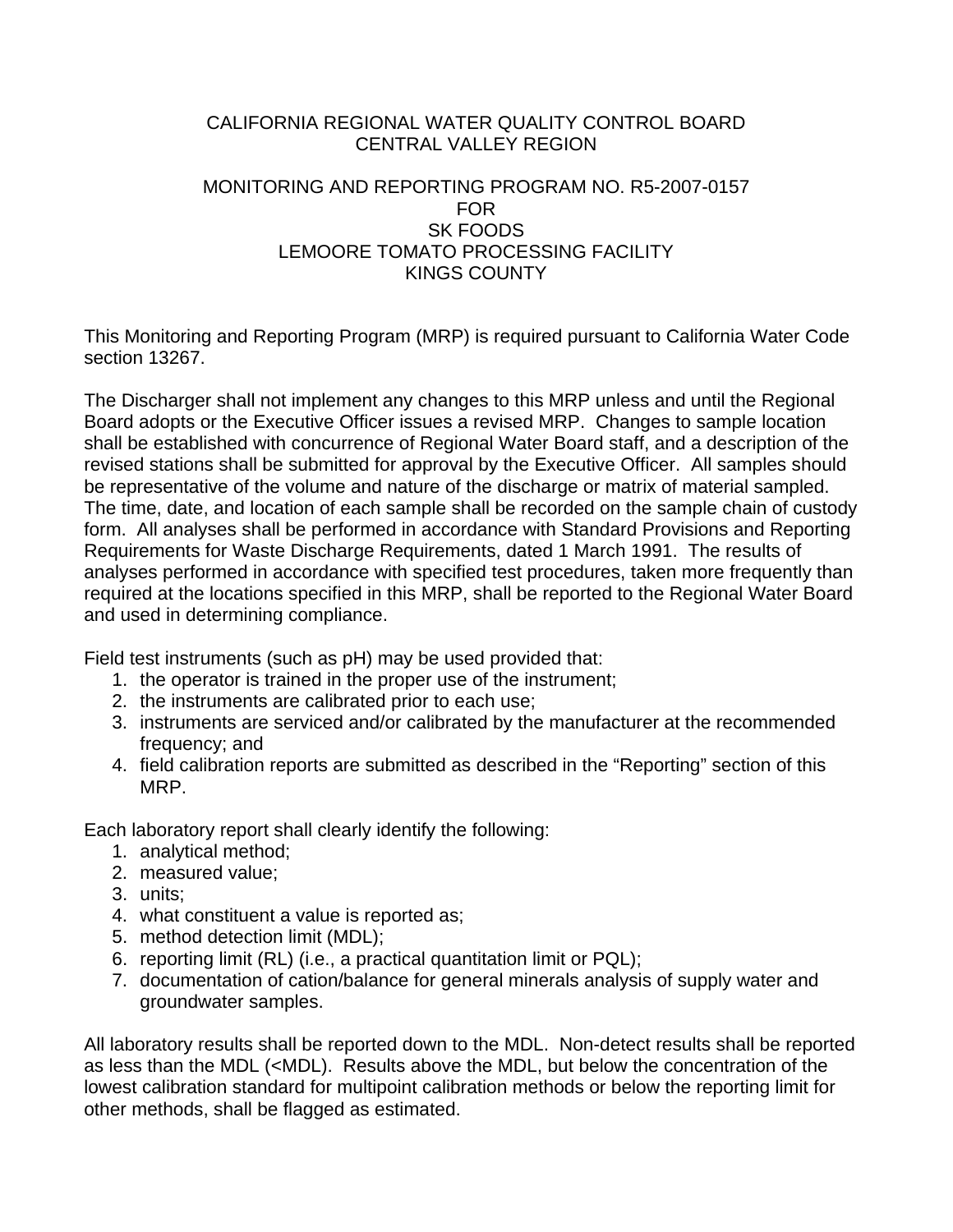#### MONITORING AND REPORTING PROGRAM NO. R5-2007-0157  $-2$ -2-SK FOODS – LEMOORE TOMATO PROCESSING FACILITY KINGS COUNTY

Analytical procedures shall comply with the methods and holding times specified in: *Methods for Chemical Analysis of Water and Wastes* (EPA-600/4-79-020, 1983); *Methods for Determination of Inorganic Substances in Environmental Samples* (EPA/600/R-93/100, 1993); Standard Methods for the Examination of Water and Wastewater, 20<sup>th</sup> Edition (WEF, APHA, AWWA); and *Soil, Plant and Water Reference Methods for the Western Region, 2003*, 2nd Edition (hereafter Western Region Methods).

If monitoring consistently shows no significant variation in magnitude of a constituent concentration after at least 12 months of monitoring, the Discharger may request the MRP be revised to reduce monitoring frequency. The proposal must include adequate technical justification for reduction in monitoring frequency.

## **DISCHARGE (EFFLUENT) MONITORING**

The Discharger shall collect wastewater samples at a point in the system following the processing of tomatoes but before discharge to the Use Area. Time of collection of a grab sample shall be recorded. Effluent monitoring shall include the following:

| Constituent/Parameter               | Units    | <b>Type</b>                    | Frequency             |
|-------------------------------------|----------|--------------------------------|-----------------------|
| Daily Flow <sup>1</sup>             | gal/day  | Continuous                     | Daily                 |
| Dissolved Oxygen                    | mg/L     | Grab                           | Daily                 |
| <b>Electrical Conductivity</b>      | umhos/cm | 24 hr – Composite <sup>2</sup> | Weekly                |
| pH                                  | pH units | 24 hr - Composite              | Weekly                |
| <b>Total Suspended Solids (TSS)</b> | mg/L     | 24 hr - Composite              | Weekly                |
| BOD <sub>5</sub> <sup>3</sup>       | mg/L     | 24 hr - Composite              | Weekly                |
| Total Kjeldahl Nitrogen (TKN)       | mg/L     | 24 hr - Composite              | Monthly               |
| Ammonia (as NH <sub>3</sub> -N)     | mg/L     | 24 hr - Composite              | Monthly               |
| Nitrate(as $NO3$ -N)                | mg/L     | 24 hr - Composite              | Monthly               |
| <b>Total Nitrogen</b>               | mg/L     | 24 hr - Composite              | Monthly               |
| Inorganic TDS <sup>4</sup>          | mg/L     | 24 hr - Composite              | Monthly               |
| General Minerals <sup>5</sup>       | mg/L     | 24 hr - Composite              | Annually <sup>6</sup> |
|                                     |          |                                |                       |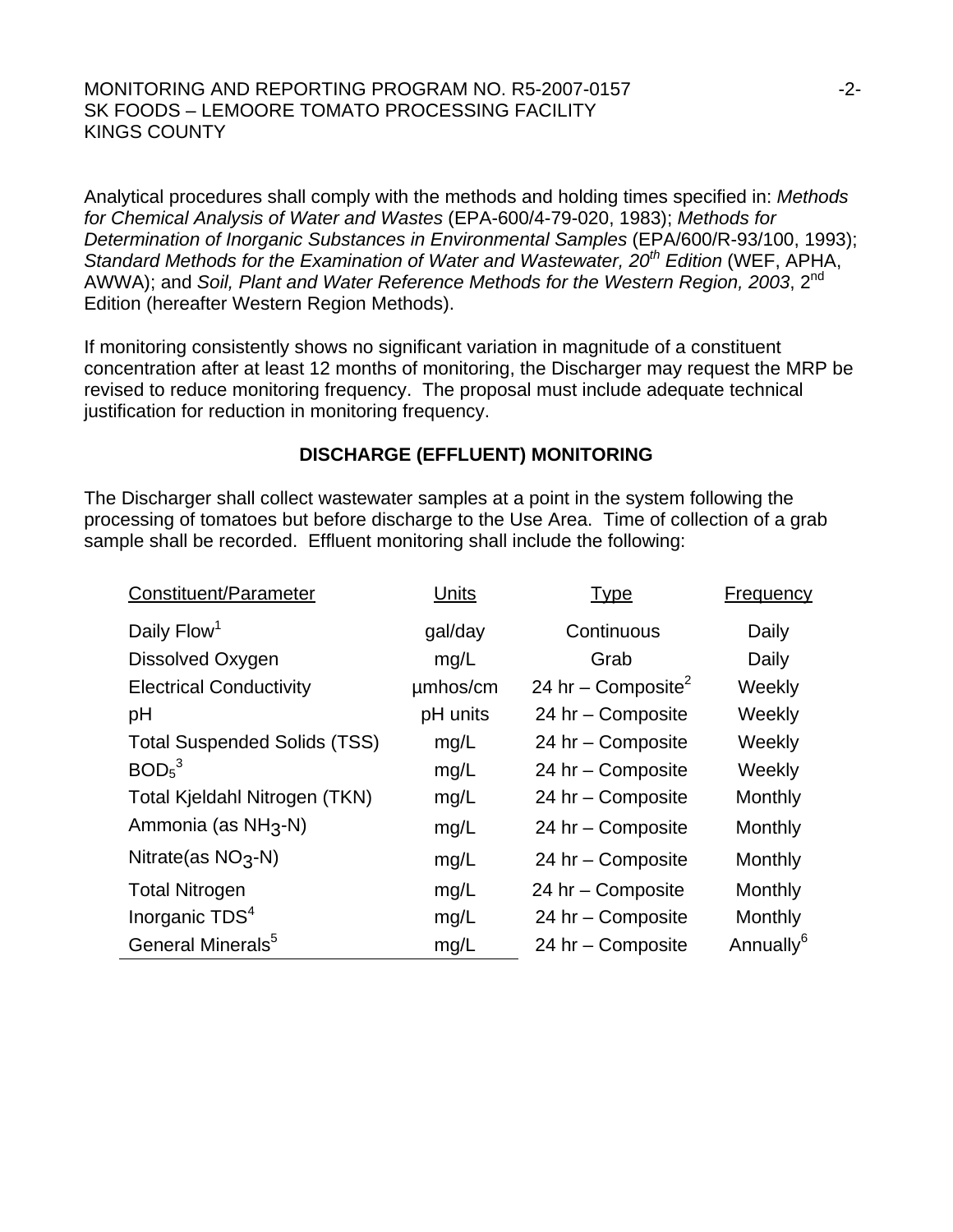### MONITORING AND REPORTING PROGRAM NO. R5-2007-0157 -3- SK FOODS – LEMOORE TOMATO PROCESSING FACILITY KINGS COUNTY

| Constituent/Parameter | <b>Jnits</b> | l vpe | <b>Frequency</b> |
|-----------------------|--------------|-------|------------------|
|                       |              |       |                  |

1 Flow shall be measured using a magnetic or ultrasonic flow meter.

2 Unless otherwise approved, 24-hour composite samples shall be collected using a composite wastewater sampler synchronized with a flow meter to take flow proportional (volumetric) samples. While being composited samples shall be refrigerated at 4 °C (39.2 °F).

- 3 Five-day, 20°C biochemical oxygen demand (BOD5)
- 4 TDS, as used in this MRP, shall be determined using EPA Test Method No. 160.1 for combined organic and inorganic TDS and EPA Method No. 160.4 for inorganic TDS.
- General Minerals, as used in this MRP, shall include the constituents in the General Minerals Analyte List below.
- $6 \quad$  In July.

### **General Minerals Analyte List<sup>1</sup>**

| Alkalinity (as $CaCO3$ )  | Carbonate (as $CaCO3$ ) | рH             |
|---------------------------|-------------------------|----------------|
| Arsenic                   | Chloride                | Potassium      |
| Bicarbonate (as $CaCO3$ ) | EC.                     | Sodium         |
| <b>Boron</b>              | Hardness (as $CaCO3$ )  | <b>Sulfate</b> |
| Calcium                   | Magnesium               | TDS            |

<sup>1.</sup> General Minerals Analyte lists may vary depending on the laboratory, but shall include at least the above analytes and properties. An anion cation balance shall accompany results.

### **GROUNDWATER MONITORING**

Concurrently with groundwater quality sampling, the Discharger shall measure the water level in each well as groundwater depth (in feet and hundredths) and as groundwater surface elevation (in feet and hundreds above mean sea level). The horizontal geodetic location of each monitoring well shall be provided where the point of beginning shall be desribed by the California State Plane Coordinate System, 1983 datum.

Prior to collecting samples and after measuring the water level, each monitoring well shall be adequately purged to remove water that has been standing within the well screen and casing that may not be chemically representative of formation water. Depending on the hydraulic conductivity of the geologic setting, the volume removed during purging is typically from 3 to 5 volumes of the standing water within the well casing and screen, or additionally the filter pack pore volume.

The Discharger shall include in its submittal of groundwater elevation data, a contour map based on said data showing the gradient and direction of groundwater flow under/around the facility and effluent disposal area(s). The groundwater contour map shall also include the location of the monitoring wells and active storage and land disposal areas (i.e., areas receiving treated effluent).

Samples shall be collected quarterly from approved monitoring wells and analyzed for the following constituents: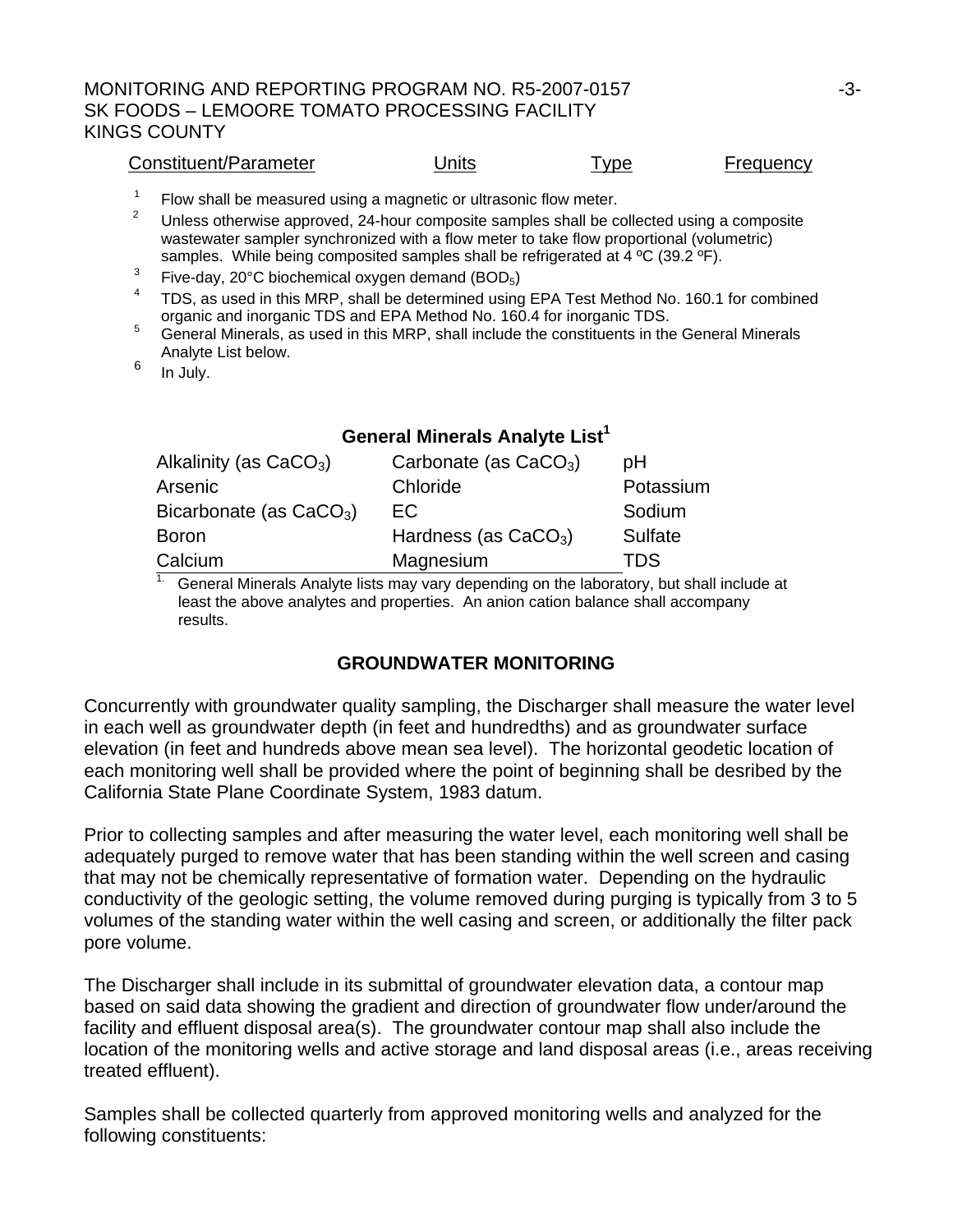### MONITORING AND REPORTING PROGRAM NO. R5-2007-0157 F4-4-SK FOODS – LEMOORE TOMATO PROCESSING FACILITY KINGS COUNTY

|                               |                                      | <u>Type of</u> |                                                  |
|-------------------------------|--------------------------------------|----------------|--------------------------------------------------|
| Constituent/Parameter         | Units                                | <b>Sample</b>  | <b>Frequency</b>                                 |
| Depth to groundwater          | feet <sup>1</sup><br>feet above mean | Measured       | Quarterly <sup>2</sup><br>Quarterly <sup>2</sup> |
| Groundwater elevation         | sea level                            | Calculated     |                                                  |
| <b>Electrical Conductance</b> | umhos/cm                             | Grab           | Quarterly <sup>2</sup>                           |
| pH                            | standard units                       | Grab           | Quarterly <sup>2</sup>                           |
| Nitrogen compounds:           |                                      |                |                                                  |
| Nitrate (as $NO3$ -N)         | mg/L                                 | Grab           | Quarterly <sup>2</sup>                           |
| <b>TKN</b>                    | mg/L                                 | Grab           | Quarterly <sup>2</sup>                           |
| Ammonia                       | mg/L                                 | Grab           | Quarterly <sup>2</sup>                           |
| Total Nitrogen (as N)         | mg/L                                 | Calculated     | Quarterly <sup>2</sup>                           |
| <b>General Minerals</b>       | mg/L                                 | Grab           | Annually <sup>3</sup>                            |
| <b>TOC</b>                    | mg/L                                 | Grab           | Annually <sup>3</sup>                            |
| Manganese <sup>4</sup>        | mg/L                                 | Grab           | Annually <sup>3</sup>                            |
| Iron <sup>4</sup>             | mg/L                                 | Grab           | Annually <sup>3</sup>                            |
|                               |                                      |                |                                                  |

1. To the nearest hundredth of a foot.

2. January, April, July and October.

3. In October.

4. Samples must be filtered (by Discharger or the lab) prior to preservation.

In addition, the Discharger shall collect grab samples from the Use Area Irrigation supply wells and analyze them for the following:

| Constituent/Parameter | Units    | Measurement | Frequency             |
|-----------------------|----------|-------------|-----------------------|
| EC <sup>1</sup>       | umhos/cm | Grab        | Annually <sup>2</sup> |
| Nitrate (as $NO3$ -N) | mq/L     | Grab        | Annually              |

 $1$  EC shall be reported as a flow-weighted average from all irrigation supply wells. Include copies of supporting calculations with monitoring reports.

<sup>2</sup> Once a season when irrigation water is used to supplement wastewater.

### **WATER SUPPLY MONITORING**

The supply water for the facility shall be monitored as follows:

| Constituent           | Units    | Measurement | <b>Frequency</b>       |
|-----------------------|----------|-------------|------------------------|
| EC <sup>1</sup>       | µmbos/cm | Grab        | Quarterly <sup>2</sup> |
| Nitrate (as Nitrogen) | ma/L     | Grab        | Quarterly <sup>2</sup> |

EC shall be reported as a flow-weighted average from all facility supply wells. Include copies of supporting calculations with monitoring reports.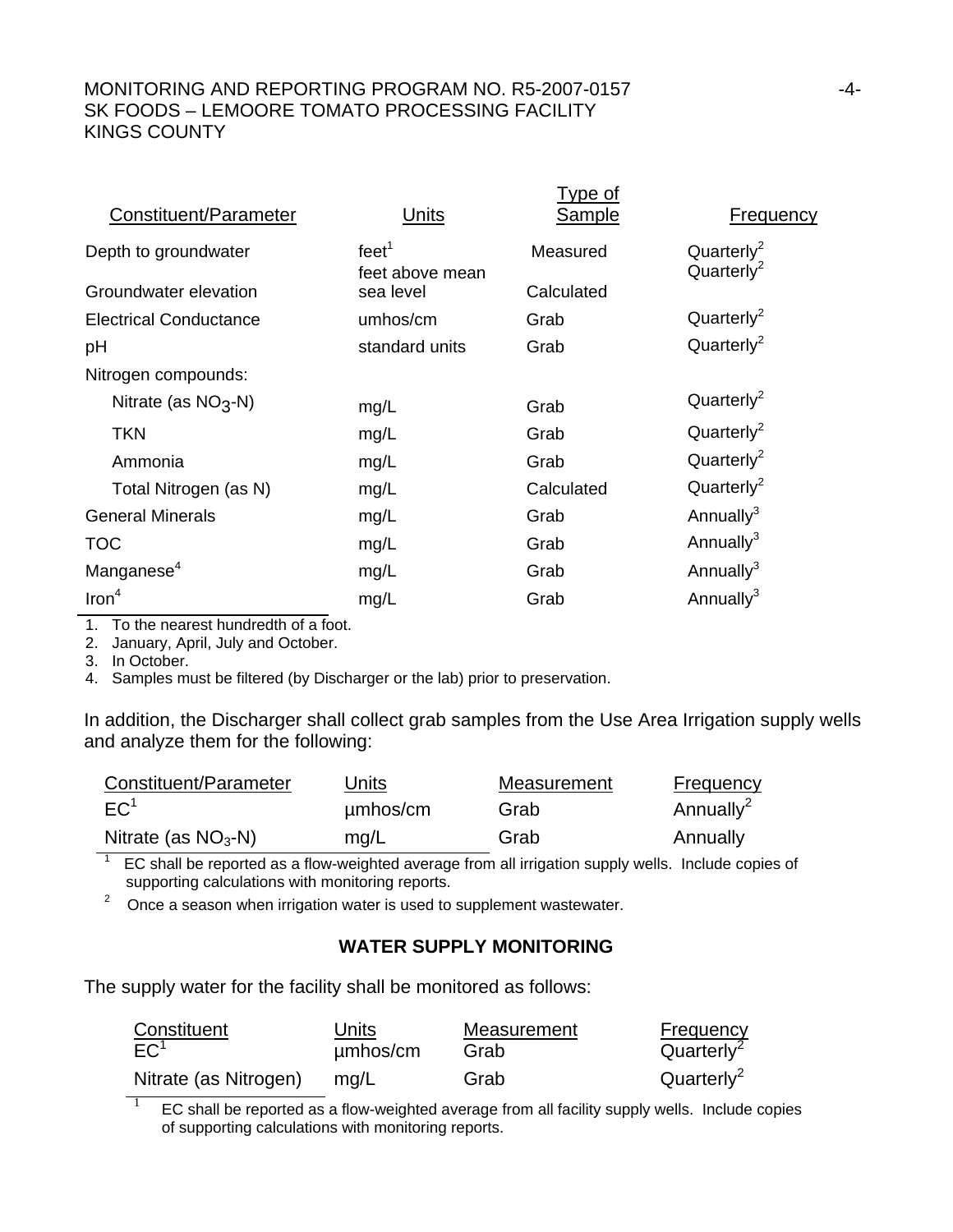# MONITORING AND REPORTING PROGRAM NO. R5-2007-0157 SK FOODS – LEMOORE TOMATO PROCESSING FACILITY KINGS COUNTY

In July.

#### **USE AREA MONITORING**

The Discharger shall perform the following routine monitoring and loading calculations for each discrete irrigation area. Data shall be collected and submitted quarterly:

| Constituent/Parameter                                   | Units                        | <b>Type</b>             | <b>Frequency</b> |
|---------------------------------------------------------|------------------------------|-------------------------|------------------|
| Wastewater application field number                     | N/A                          | N/A                     | Daily            |
| Precipitation                                           | inches <sup>1</sup>          | Rain gauge <sup>2</sup> | Daily            |
| Wastewater application area                             | acres                        | N/A                     | Daily            |
| <b>Wastewater flow</b>                                  | mgd                          | Continuous              | Daily            |
| Wastewater loading                                      | inches/day/acre <sup>3</sup> | Calculated              | Daily            |
| Supplemental irrigation flow                            | mgd                          | <b>Estimated</b>        | Daily            |
| Supplemental irrigation flow                            | inches/day/acre <sup>3</sup> | Calculated              | Daily            |
| Total hydraulic loading rate 4                          | Inches/day/acre <sup>3</sup> | Calculated              | Daily            |
| $BOD5$ loading rate $5$                                 |                              |                         |                  |
| on application day <sup>6</sup>                         | lbs/acre/day                 | Calculated              | Daily            |
| averaged over application cycle <sup>7</sup>            | lbs/acre/day                 | Calculated              | Daily            |
| Monthly nitrogen loading rates <sup>8</sup>             |                              |                         |                  |
| from wastewater                                         | lbs/acre/month               | Calculated              | Monthly          |
| from fertilizers                                        | lbs/acre/month               | Calculated              | Monthly          |
| Cumulative Annual nitrogen loading<br>rate <sup>9</sup> | lbs/acre                     | Calculated              | Monthly          |
| Inorganic TDS loading rates <sup>10</sup>               | Ibs/acre/month               | Calculated              | Monthly          |
| $D$ ongrt to the negrect $0.4$ ingh                     |                              |                         |                  |

Report to the nearest 0.1 inch.

2  $\frac{2}{3}$  National Weather Service data from the nearest weather station is acceptable.

 Report to the nearest 0.001 inch. 4

 $\frac{4}{5}$  Includes total liquid application (i.e., precipitation, wastewater, and irrigation water).

BOD<sub>5</sub> loading rates shall be calculated using the applied volume of wastewater, actual application area, and the average of the three most recent results of wastewater  $BOD_5$ .

 $\frac{6}{7}$  Application day, as referred to in this MRP, shall be defined as a 24-hour period.

 Application cycle, as referred to in this MRP, shall be defined as the period (in days) of wastewater application followed by resting interval until next wastewater application.

 Wastewater nitrogen loading rates shall be calculated using the applied volume of wastewater, actual application area, and the wastewater total nitrogen.

 $\frac{9}{10}$  Starting as zero each January 1

<sup>10</sup> Inorganic TDS loading rates shall be calculated using the applied volume of wastewater, actual application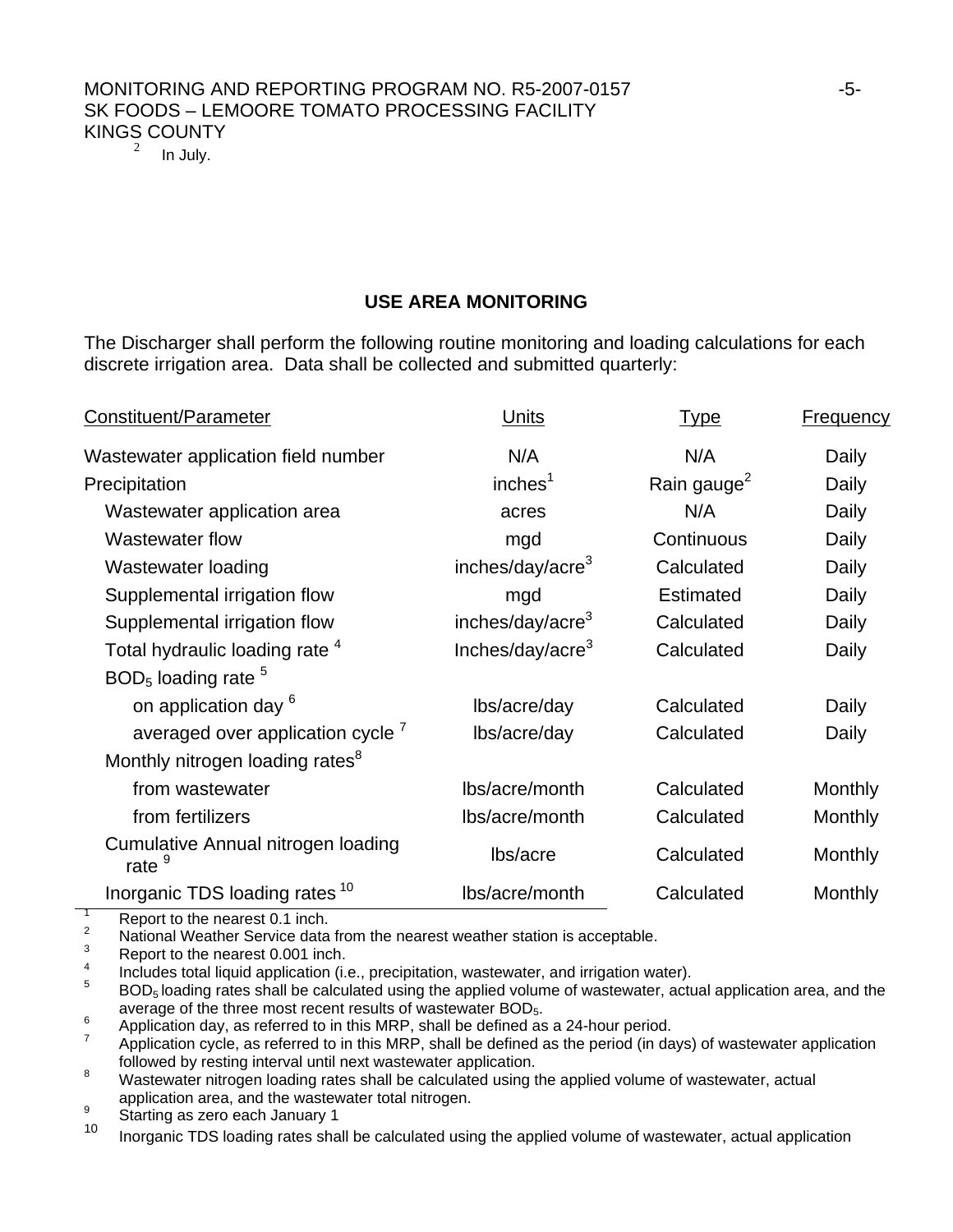## MONITORING AND REPORTING PROGRAM NO. R5-2007-0157  $-6$ -SK FOODS – LEMOORE TOMATO PROCESSING FACILITY KINGS COUNTY

area, and the average of the three most recent results of wastewater inorganic TDS.

## **REPORTING**

The Discharger shall report monitoring data and information as required in this MRP and as required in the Standard Provisions.

Monitoring data and/or discussions submitted concerning the Treatment System's performance must also be signed and certified by the chief plant operator. When reports contain laboratory analyses performed by the Discharger and the chief plant operator is not in the direct line of supervision of the laboratory, reports must also be signed and certified by the chief of the laboratory.

In reporting monitoring data, the Discharger shall arrange the data in tabular form so that the date, the constituents, and the concentrations are readily discernible. The data shall be summarized in such a manner that illustrates clearly, whether the Discharger complies with waste discharge requirements. If the Discharger monitors any pollutant at the locations designated herein more frequently than is required by this Order, the results of such monitoring shall be included in the discharge monitoring report.

### **A. Monthly Reports**

Daily, weekly, and monthly monitoring data shall be reported in monthly monitoring reports. Monthly monitoring reports shall be submitted to the Regional Board **by the 1st day of the second month following sampling** (i.e., the January Report is due by 1 March). At a minimum, the reports shall include at the minimum:

- 1. Results of influent, effluent, pond, and use area (land application) monitoring;
- 2. Calculated Monthly Average Daily Flow;
- 3. A comparison of monitoring data to the discharge specifications and an explanation of any violation of those requirements. Data shall be presented in tabular format;
- 4. Copies of laboratory analytical reports; and
- 5. A calibration log verifying calibration of all hand-held monitoring instruments and devices used to comply with the prescribed monitoring program.
- **B. Quarterly Reports**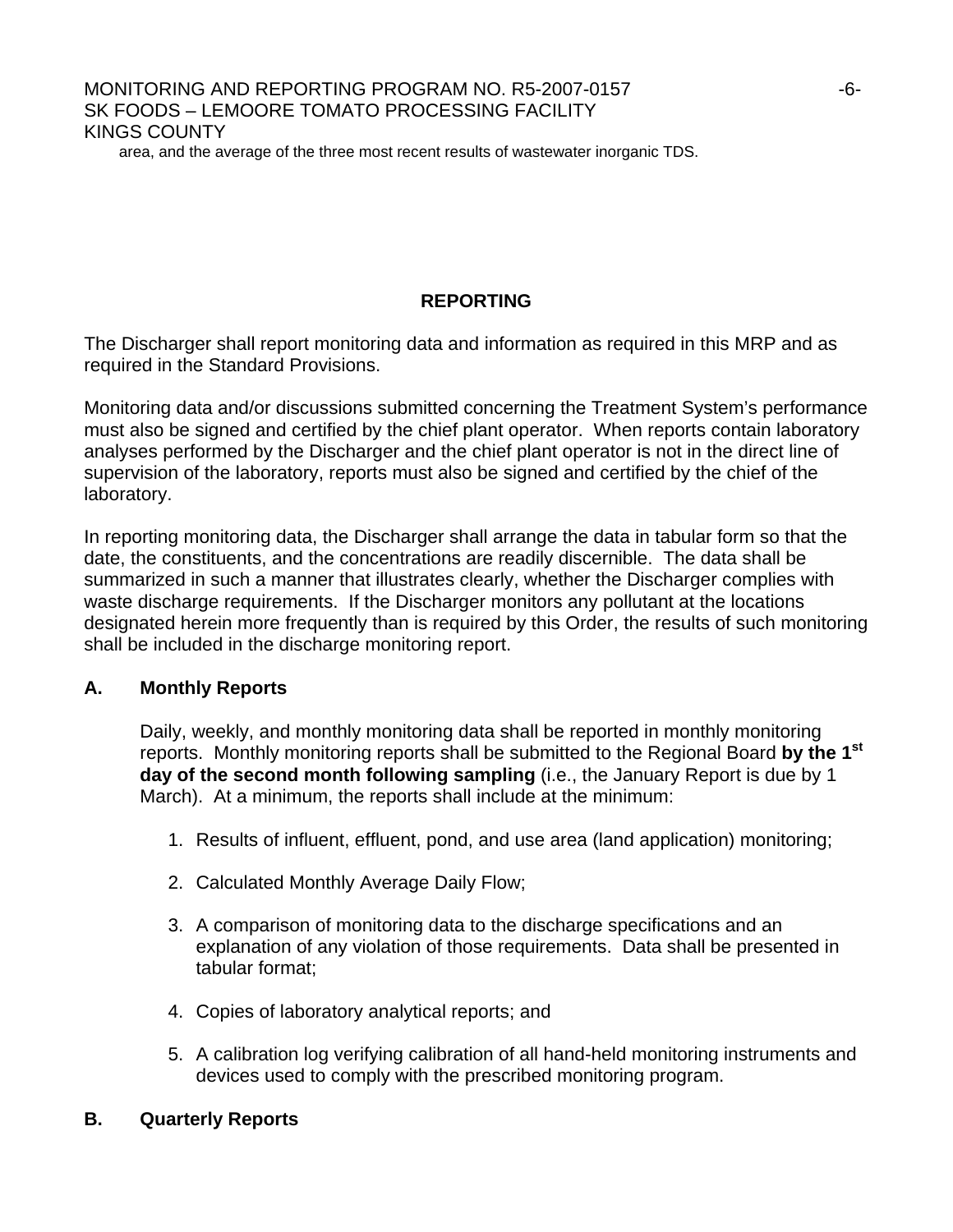#### MONITORING AND REPORTING PROGRAM NO. R5-2007-0157 SK FOODS – LEMOORE TOMATO PROCESSING FACILITY KINGS COUNTY

**Wastewater**: Daily, weekly, monthly, and quarterly monitoring data shall be reported in quarterly monitoring reports. Quarterly monitoring reports shall be submitted to the Regional Water Board **by the 1st day of the second month after the calendar quarter**  $(i.e., the 1<sup>st</sup> Quarter Report is due by 1 May,  $2<sup>nd</sup>$  Quarter Report is due by 1 August, and$ 

the 3<sup>rd</sup> Quarter Report is due 1 November). At a minimum, the quarterly reports shall include:

- 1. Results of discharge, and use area monitoring;
- 2. Calculated Monthly Average Daily Flow;
- 3. Daily, Monthly, and Average loading calculations;
- 4. A comparison of monitoring data to the discharge specifications and an explanation of any violation of those requirements. Data shall be presented in tabular format;
- 5. Copies of laboratory analytical reports; and
- 6. A calibration log verifying calibration of all hand-held monitoring instruments and devices used to comply with the prescribed monitoring program.

*Groundwater:* Quarterly groundwater monitoring data shall be reported in quarterly monitoring reports and submitted to the Regional Water Board as detailed in the previous section. Quarterly monitoring reports shall include all monitoring data required from quarterly groundwater monitoring events. The quarterly groundwater monitoring reports shall contain:

- 1. Quarterly groundwater contour maps;
- 2. Graphs of the laboratory analytical data for all samples taken from each well within at least the previous five calendar years. Each such graph shall plot over time for a given monitoring well the concentration of one or more waste constituents; and
- 3. All monitoring analytical data obtained during the quarter presented in tabular form and included with previous data obtained for the given well.

## **C. Annual Reports**

**Wastewater:** An Annual Report shall be prepared as a fourth quarter monitoring report. The Annual Report will include all monitoring data required in the monthly/quarterly schedule plus the results of any annually sampled constituents (general minerals, selected metals, etc). The Annual Report shall be submitted to the Regional Board **by 1 February of the year following the year the samples were collected.** In addition to the data normally presented, the Annual Report shall include the following: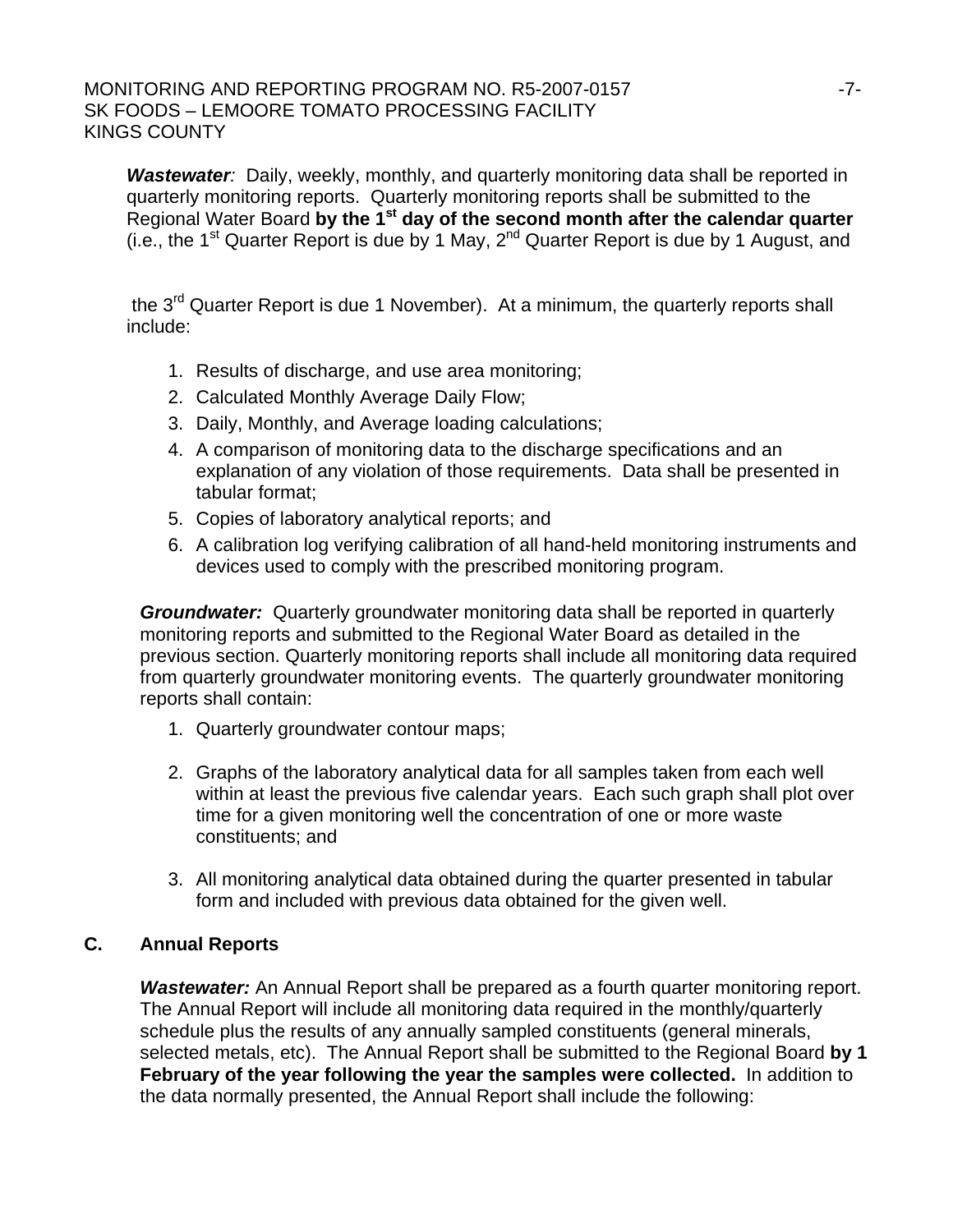#### MONITORING AND REPORTING PROGRAM NO. R5-2007-0157  $-8$ -SK FOODS – LEMOORE TOMATO PROCESSING FACILITY KINGS COUNTY

- 1. The names, certificate grades, and general responsibilities of all persons in charge of wastewater treatment and disposal;
- 2. The names and telephone numbers of persons to contact regarding the WWTF for emergency and routine situations;
- 3. A statement certifying when the flow meter and other monitoring instruments and devices were last calibrated, including identification of who performed the calibrations (Standard Provision C.4);
- 4. The results of an annual evaluation conducted pursuant to Standard Provisions E.4 and a figure depicting monthly average discharge flow for the previous five calendar years;
- 5. The most recent water supply report including laboratory data;
- 6. A summary of solids monitoring, including:
	- a. Annual solids production in dry tons; and
	- b. A description of the disposal methods used at the facility. If more than one method is used, include the percentage of solids production disposed of by each method.
- 7. A summary and discussion of the compliance record for the reporting period. If violations have occurred, the report shall also discuss the corrective actions taken and planned to bring the discharge into full compliance with this Order.

*Groundwater:* An Annual Groundwater Monitoring Report shall be prepared as a fourth quarter groundwater monitoring report. The Annual Groundwater Monitoring Report will include all groundwater monitoring data required in the monthly/quarterly groundwater monitoring schedule plus the results of any annually sampled groundwater constituents (general minerals, selected metals, etc). The Annual Groundwater Monitoring Report shall be submitted to the Regional Board **by 1 February of the year following the year the samples were collected.** In addition to the data normally presented in the quarterly groundwater monitoring reports, the Annual Report shall include the following:

- 1. Quarterly groundwater contour maps from the previous four quarters;
- 2. Graphs of the analytical data for all samples collected from each monitoring well for at least five calender years. Each such graph shall plot over time for a given monitoring well the concentration of one or more waste constituents specified herein and selected in concurrence with Regional Water Board staff. Graphs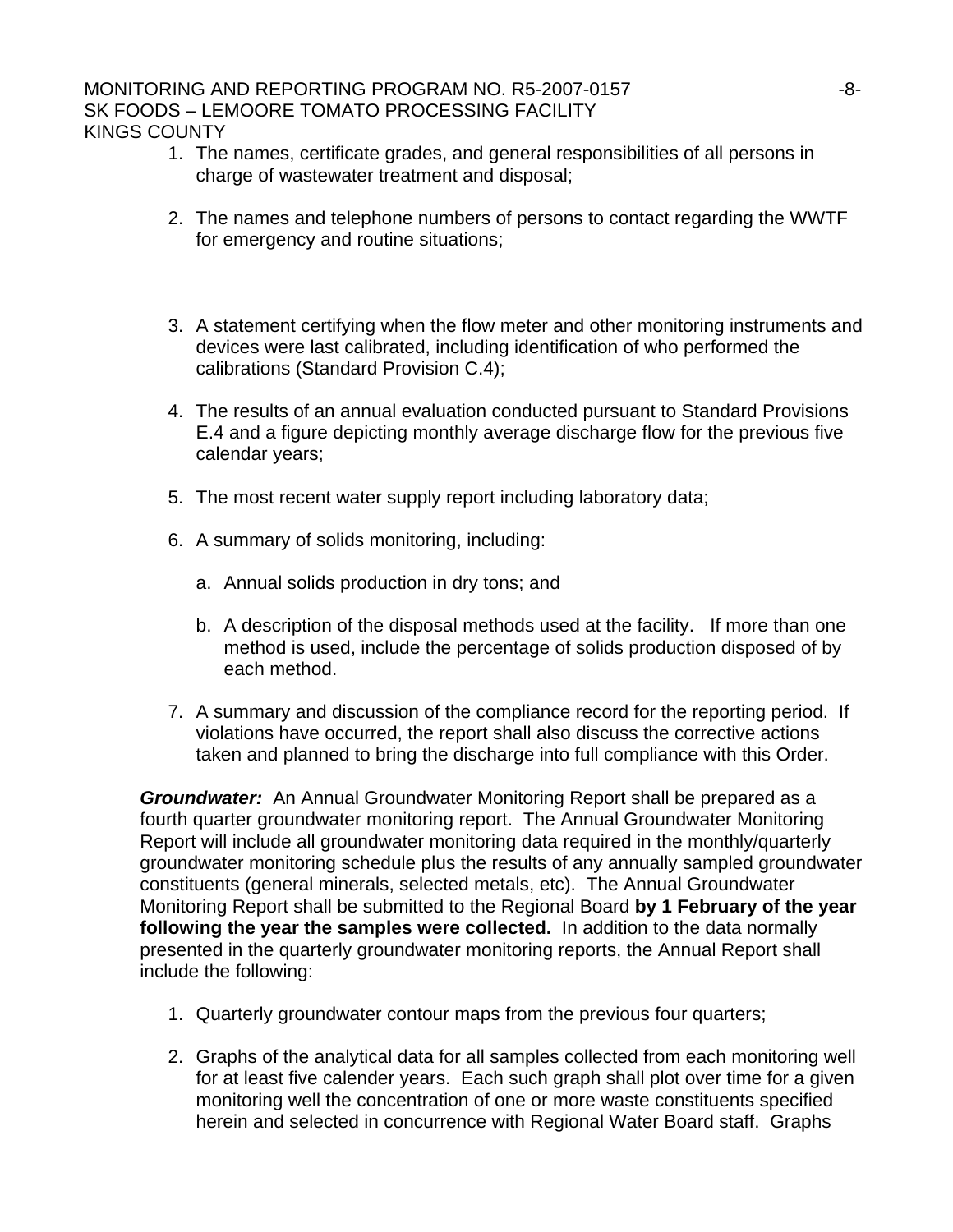#### MONITORING AND REPORTING PROGRAM NO. R5-2007-0157 SK FOODS – LEMOORE TOMATO PROCESSING FACILITY KINGS COUNTY

shall be plotted at a scale appropriate to show trends or variations in water quality, and shall plot each datum, rather than plotting mean values; and

3. All monitoring data obtained during the previous monitring events for at least the last five calendar years.

All technical reports required herein must be overseen and certified by a California registered civil engineer, certified engineering geologist, or certified hydrogeologist in accordance with California Business and Professions Code, sections 6735, 7835, and 7835.1.

All reports submitted in response to this Order shall comply with the signatory requirements in Standard Provision B.3.

A transmittal letter shall accompany each self-monitoring report. The letter shall discuss any violations during the reporting period and all actions taken or planned for correcting violations, such as operation or facility modifications. If the Discharger has previously submitted a report describing corrective actions and/or a time schedule for implementing the corrective actions, reference to the previous correspondence will be satisfactory.

The Discharger shall implement the above monitoring program on the first day of the month following adoption of this Order.

 $\overline{\phantom{a}}$  , which is a set of the contract of the contract of the contract of the contract of the contract of the contract of the contract of the contract of the contract of the contract of the contract of the contract PAMELA C. CREEDON, Executive Officer

 \_\_\_\_\_\_\_\_\_26 October 2007\_\_\_\_\_\_\_\_\_\_\_ (Date)

JSP 8/20/07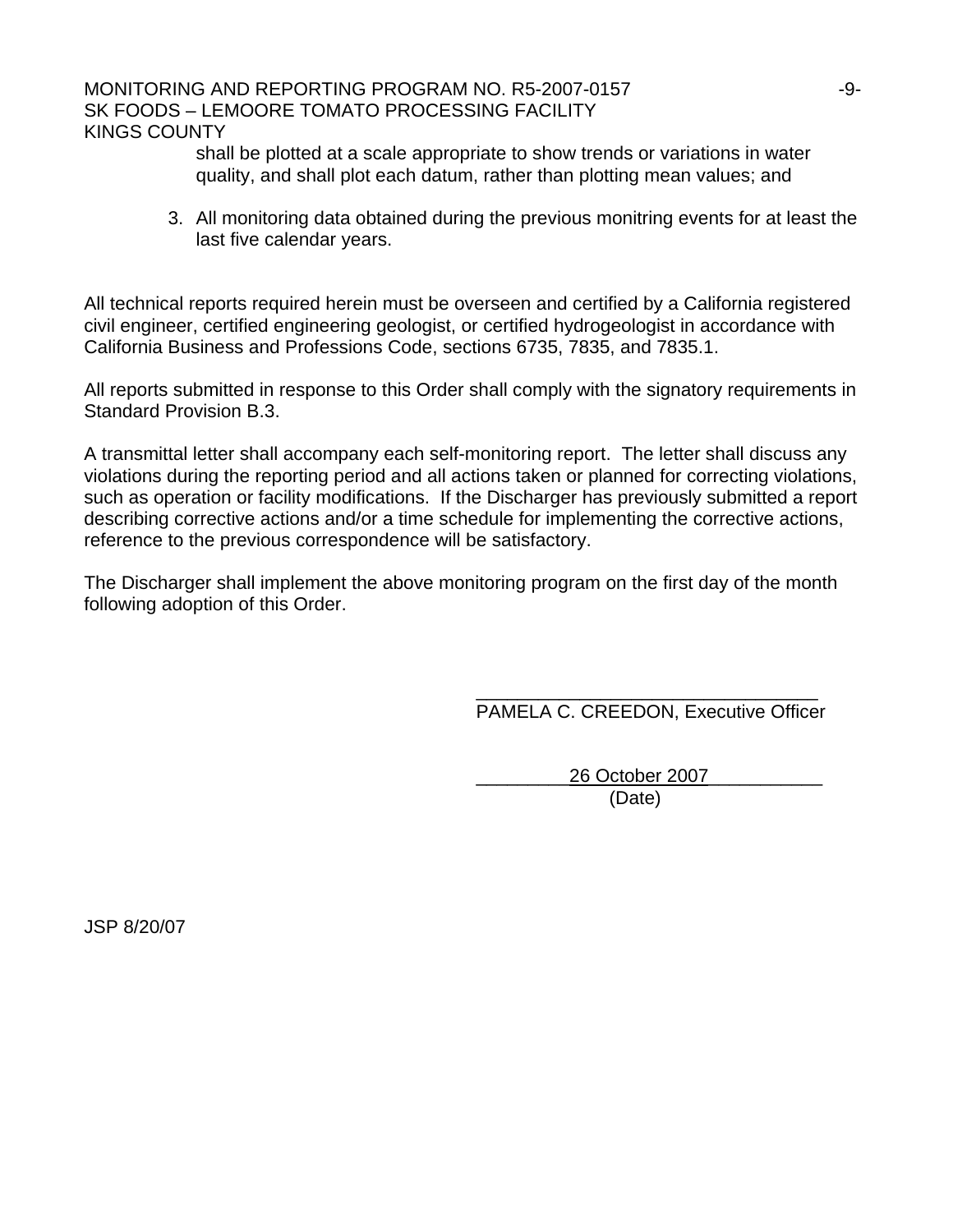### INFORMATION SHEET

ORDER NO. R5-2007-0157 SK FOODS LEMOORE TOMATO PROCESSING FACILITY KINGS COUNTY

### **Background**

SK Foods (Discharger) operates a tomato processing facility southwest of Lemoore, in Kings County. The tomato processing facility processes tomatoes for canning and currently has an average daily flow of about 1.7 million gallons per day (mgd) during the processing season (July through October) and about 400,000 gallons per day in the off-season. Before the 2007 processing season (July through October) wastewater was discharged to an 863-acre parcel southwest of the Facility. Wastewater is screened and aerated before being discharged to the Use Area.

The Discharger submitted a Report of Waste Discharge (RWD) dated October 2006, in support of an increase in the discharge to land of wastewater from the existing Facility. Waste Discharge Requirements (WDRs) Order No. 98-167, adopted by the Regional Water Board on 24 July 1998, limits the discharge flow to 2.5 mgd. The WDRs also establish daily maximum limits for biochemical oxygen demand (BOD) of 400 milligram per liter (mg/L). WDRs Order No. 98-167 does not reflect the configuration of the Wastewater Expansion Project.

The Wastewater Expansion Project consists of increasing the discharge limit to 4.5 mgd and discharging wastewater to an approximately 2,600-acre disposal site or Use Area about 5 miles southwest of the tomato processing facility. The increase in flows is primarily because flows that were formerly discharged to the City of Lemoore's wastewater treatment facility will now be discharged the Use Area. Additional processes within the facility may also require more water. The existing pipeline was modified and extended by the Discharger to reach the new Use Area and new lines will be constructed in 2008 to allow the increase in flow from the Facility.

### **Solids Disposal**

The wastewater is screened at the tomato processing facility and the screenings (pomace and tomato hulls) are collected in a bin and hauled off-site as cattle feed. In the event the current solids disposal option ceases, the screenings will be land applied to a portion of the 2,600-acre Use Area. The Discharger estimates it produces about 15,000 tons annually.

#### **Groundwater Conditions**

Regional groundwater is contained within two aquifers; a lower confined aquifer exists beneath the Corcoran Clay and an upper unconfined aquifer exists above it. Available data indicates the top of the Corcoran Clay is about 500 feet bgs and is approximately 80 to 100 feet thick beneath the area. The upper unconfined aquifer is further divided into a lower zone and an upper-perched groundwater zone.

Groundwater quality of the lower confined aquifer is typically of excellent quality (EC concentrations between 250 and 650 umhos/cm) and provides the majority of water for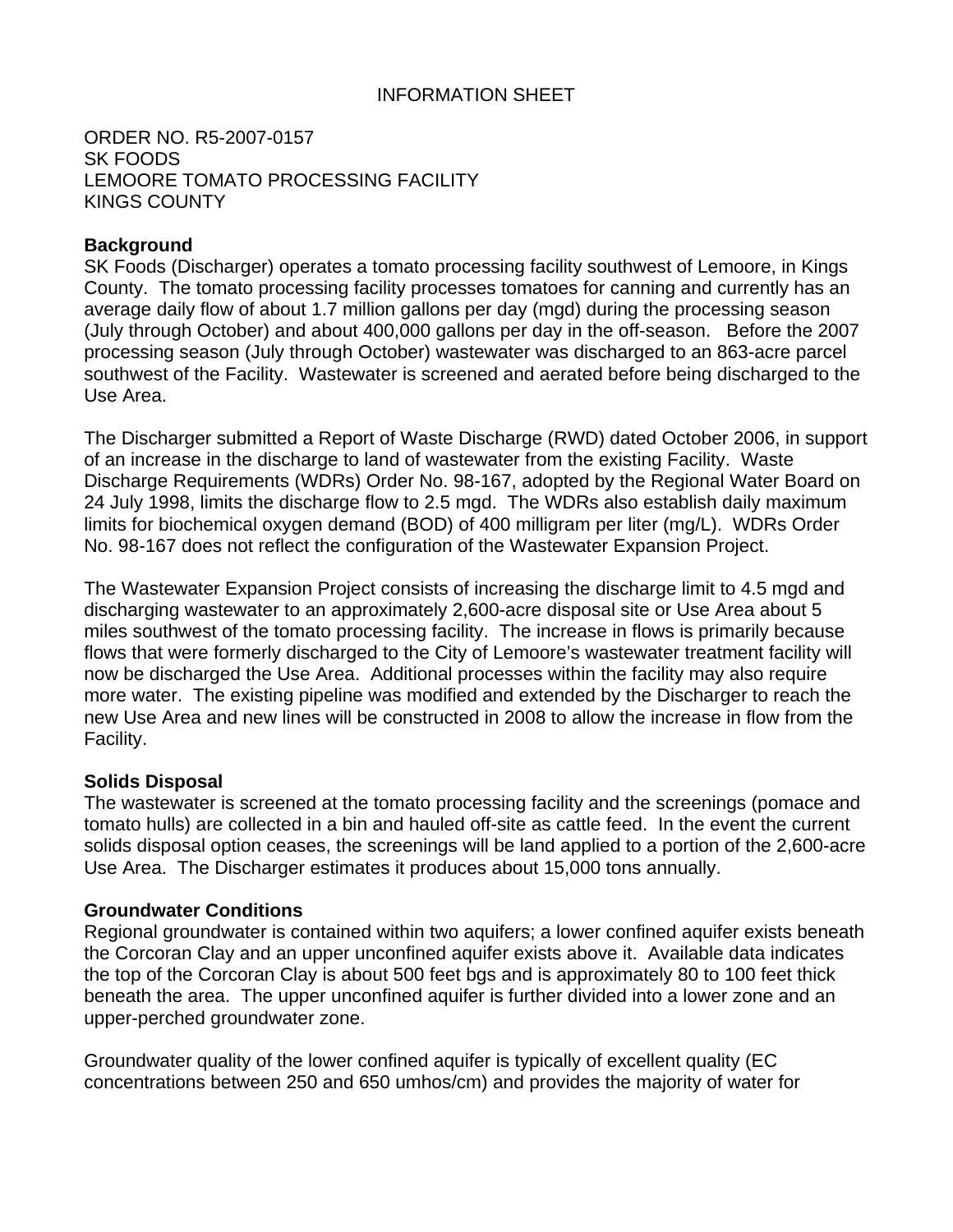#### INFORMATION SHEET - ORDER NO. R5-2007-0157 **1998 -2-12-2007** -2-SK FOODS – LEMOORE TOMATO PROCESSING FACILITY KINGS COUNTY

domestic purposes in the area. The deeper portion of the upper unconfined aquifer is reported to be of good quality with EC values ranging from 600 to 1,200 umhos/cm.

The shallow or perched aquifer is of extremely poor water quality. The Discharger installed 11 shallow monitoring wells at the Use Area in January 2007 before discharging tomato wastewater to the property. EC concentrations ranged from about 7,500 umhos/cm to 46,000 umhos/cm. All EC, chloride, sulfate, and TDS concentrations exceed primary or secondary maximum contaminant levels. The wastewater has EC concentrations that are at a minimum four to five times less than the lowest levels reported for the shallow groundwater indicating the wastewater will not degrade water quality with respect to these constituents.

#### **Compliance History**

WDRs Order No. 98-167 was written when the Discharger disposed of the wastewater by discharge to the Westlake Canal. Inspections in 1998 and 1999 observed several areas of the WDRS that the discharger was in violation of. Those violations included dissolved oxygen concentrations less than 1.0 milligrams per liter (mg/L), BOD greater than 400 mg/L, discharging untreated or partially treated wastewater, causing DO in the receiving water to fall below 5.0 mg/L, and failure to submit self monitoring reports.

An inspection in September 2000 revealed violations of the WDRs and Conditional Waiver for dissolved oxygen concentrations less than 1.0 mg/L, BOD greater than 400 mg/L, failing to notify the Regional Water Board of noncompliance, and causing DO in the receiving water to fall below 5.0 mg/L. A Notice of Violation for these issues was sent to the Discharger on 26 February 2001.

In June 2001, the Discharger began discharging to the currently used 863–acre Use Area. A site inspection on 8 August 2002 noted that no violations were observed. No effluent violations have been noted since then; however, the Discharger routinely submits late reports.

#### **Basin Plan, Beneficial Uses, and Regulatory Considerations**

The Basin Plan indicates the greatest long-term problem facing the entire Tulare Lake Basin is increasing salinity in groundwater, a process accelerated by man's activities and particularly affected by intensive irrigated agriculture. The Basin Plan recognizes that degradation is unavoidable until there is a long-term solution to the salt imbalance. The Regional Water Board encourages proactive management of waste streams by dischargers to control addition of salt through use, and has established an incremental EC limitation of 500 µmhos/cm as a measure of the maximum permissible addition of salt constituents through use.

Discharges to areas that may recharge good quality groundwaters shall not exceed an EC of 1,000 µmhos/cm, a chloride content of 175 mg/L, or boron content of 1.0 mg/L.

#### **Antidegradation**

The antidegradation directives of State Water Board Resolution No. 68-16 (Resolution 68-16), "Statement of Policy With Respect to Maintaining High Quality Waters in California," or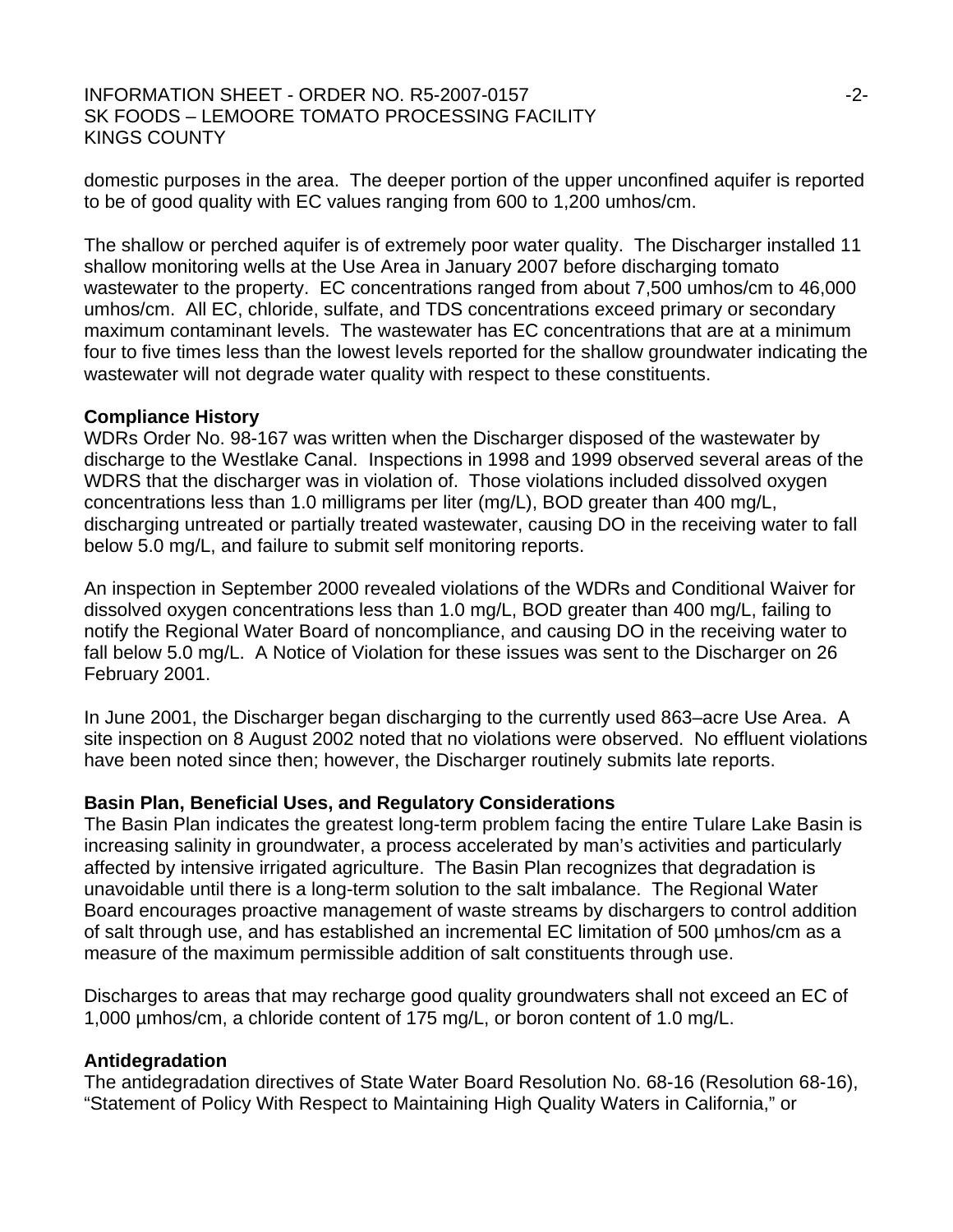#### INFORMATION SHEET - ORDER NO. R5-2007-0157 **1998 - 1999 - 1999 - 1999 - 1999** - 3-SK FOODS – LEMOORE TOMATO PROCESSING FACILITY KINGS COUNTY

"Antidegradation Policy" require that waters of the State that are better in quality than established water quality objectives be maintained "consistent with the maximum benefit to the people of the State." Waters can be of high quality for some constituents or beneficial uses and not others. Policy and procedures for complying with this directive are set forth in the basin plan.

The receiving water is not of high quality as it contains naturally occurring waste constituents in concentrations that exceed water quality objectives. The lowest EC concentrations observed in shallow groundwater are 4 to 5 times higher than the highest values recorded for the effluent applied. Total nitrogen concentrations in groundwater samples collected from the shallow wells range from 2.2 mg/L in well MW-10 to 110 mg/L in well MW-6. Effluent Total Nitrogen concentrations range from 6.1 mg/L to 75 mg/l in 2006, similar to that of the groundwater. The Discharger collected the available groundwater data in January, February, and March 2007 before the discharge of wastewater to the 2,600 acre Use Area in July 2007.

### **Treatment Technology and Control**

The Wastewater Expansion Project will provide treatment and control of the discharge that incorporates:

- a. Screening at the plant before discharge to the Use Area to remove solids that are hauled offsite and used as cattle feed;
- b. Application of wastewater at plant uptake rates for nitrogen and organic loading;
- c. Application of wastewater at rates that will not allow wastewater to stand for more than 48 hours;
- d. Blending of wastewater with irrigation water to meet the agronomic requirements for crop growth or other measures to ensure even distribution of wastewater over the area irrigated; and
- e. At least daily inspection of the Use Area during times of discharge.

### **Title 27**

Title 27, CCR, section 20005 et seq. (Title 27) contains regulations to address certain discharges to land. Title 27 establishes a waste classification system, specifies siting and construction standards for full containment of classified waste, requires extensive monitoring of groundwater and the unsaturated zone for any indication of failure of containment, and specifies closure and post-closure maintenance requirements. Generally, no degradation of groundwater quality by any waste constituent in a classified waste is acceptable under Title 27 regulations.

Title 27 Section 20090(b) exempts discharges of designated waste to land from Title 27 containment standards provided the Regional Water Board has issued waste discharge requirements or waived such issuance; the discharge is in compliance with the Basin Plan; and the waste need not be managed according to Title 22, CCR, Division 4.5, Chapter 11, as a hazardous waste.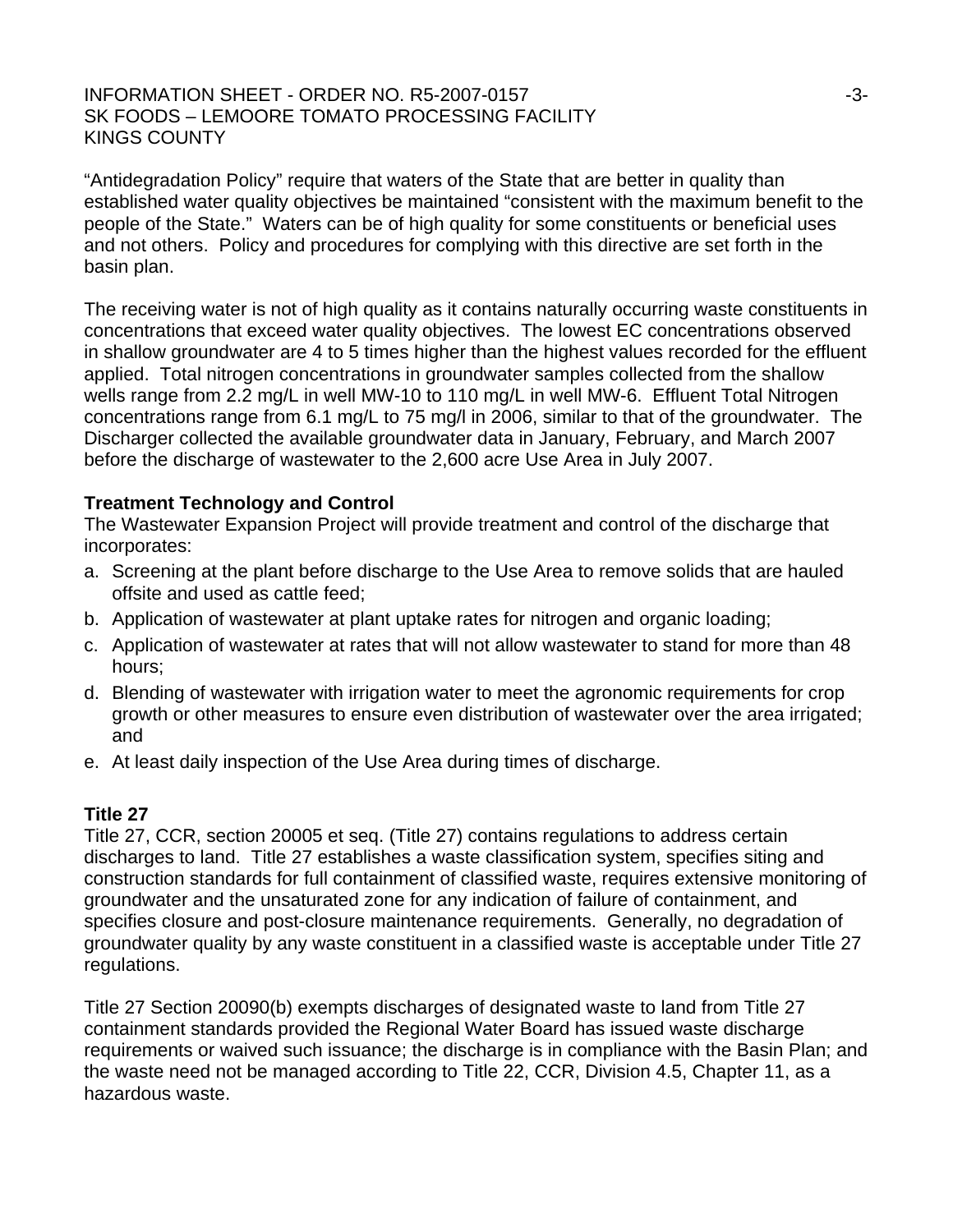#### INFORMATION SHEET - ORDER NO. R5-2007-0157 -4- SK FOODS – LEMOORE TOMATO PROCESSING FACILITY KINGS COUNTY

Accordingly, the discharge of effluent and the operation of treatment or storage facilities associated with a food processing facility can be allowed without requiring compliance with Title 27, provided the resulting degradation of groundwater is in accordance with the Basin Plan.

#### **CEQA**

The Discharger submitted a draft Initial Study in October 2006 in conjunction with a RWD. Regional Water Board staff reviewed and edited the Initial Study and circulated it along with a draft Negative Declaration for public comment. Comments were received by the Department of Water Resources, Caltrans, the Department of Health Services, and a nearby landowner. Each comment was addressed and the CEQA documents were adopted at the August meeting of the Regional Water Board.

#### **Proposed Order Terms and Conditions**

**Discharge Prohibitions, Effluent Limitations, Discharge Specifications, and Provisions**  The proposed Order prohibits discharge to surface waters and water drainage courses.

The proposed Order would approve the increase over the current Order's monthly average daily discharge flow limitation from 2.5 to 4.5 mgd.

The proposed Order would set an Effluent Limitation on BOD loading of 100 lbs/acre/day, seasonally and over any particular discharge cycle. Based on the ten-day cycle time, the 2.5 mgd wastewater application rate, 700-acre Reuse Area, and a BOD concentration of 1,315 mg/L, the Discharger should be able to comply with these limits without further treatment. Compliance with this requirement as flows increase to the proposed 4.5 mgd flow limit is achievable through full use of the 2600-acre Reuse Area.

To provide for even distribution of wastewater to the Use Area, the proposed Order requires wastewater to be blended with irrigation water (i.e., well or canal water) at a ratio of 1:1, or the Discharger shall implement other operational measures approved by the Executive Officer pursuant to Provision G.10 of the proposed Order.

The proposed Order requires the Discharger to submit a Salinity Control Plan that will detail measures taken to reduce the salinity of the discharge and document that all feasible salinity reduction measures have been implemented.

The proposed WDRs would prescribe groundwater limitations that implement water quality objectives for groundwater from the Basin Plan. The limitations require that the discharge not cause or contribute to exceedance of these objectives or natural background water quality, whichever is greatest.

#### **Monitoring Requirements**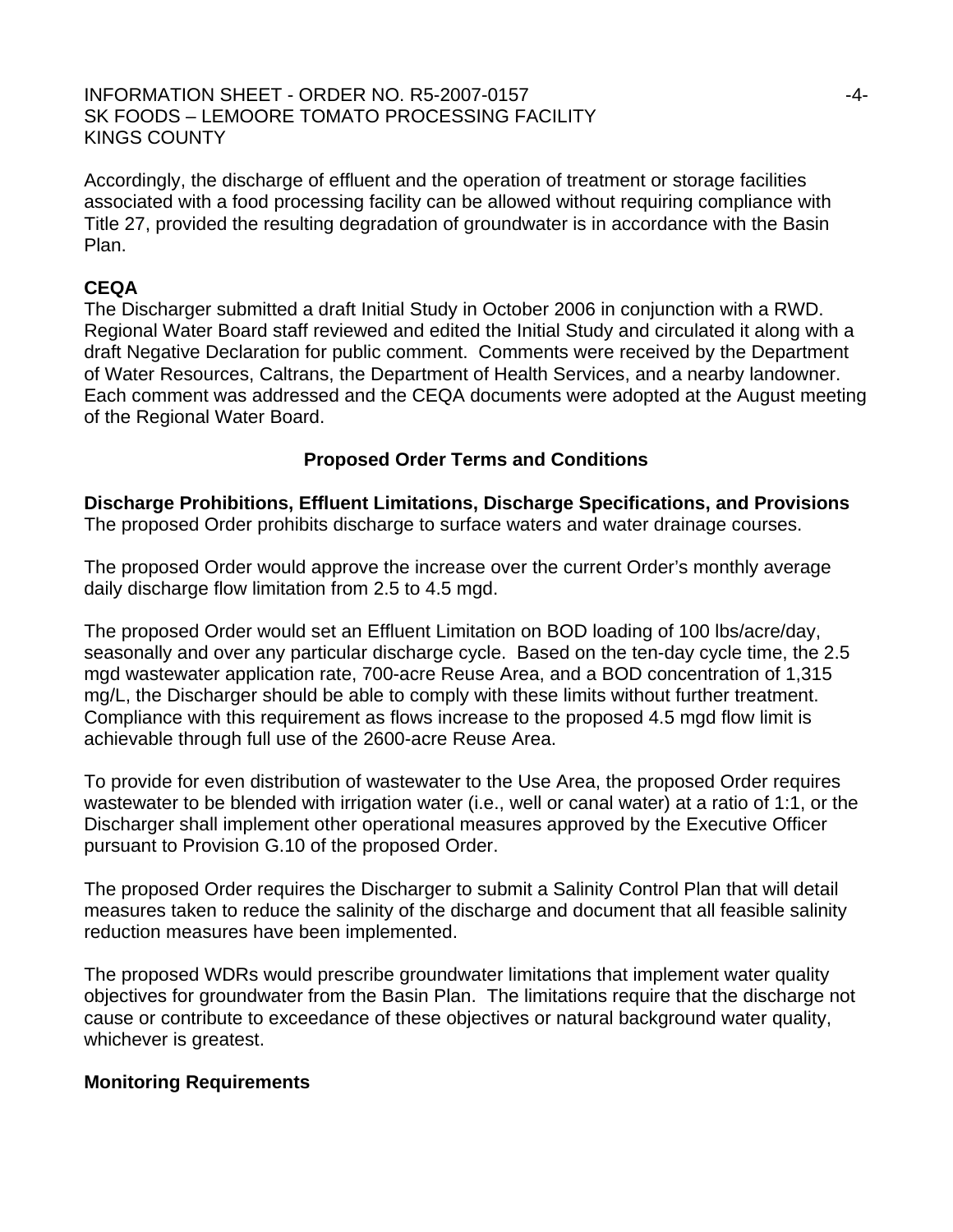#### INFORMATION SHEET - ORDER NO. R5-2007-0157 **1998 - 1999 - 1999** - 5-SK FOODS – LEMOORE TOMATO PROCESSING FACILITY KINGS COUNTY

Section 13267 of the CWC authorizes the Regional Water Board to require monitoring and technical reports as necessary to investigate the impact of a waste discharge on waters of the State. In recent years there has been an increased emphasis on obtaining all necessary information, assuring the information is timely as well as representative and accurate, and thereby improving accountability of any discharger for meeting the conditions of discharge. Section 13268 of the CWC authorizes assessment of civil administrative liability where appropriate.

The proposed Order includes influent and effluent monitoring requirements, Use Area monitoring, groundwater monitoring, and water supply monitoring. The monitoring is necessary to evaluate groundwater quality and the extent of the degradation from the discharge.

#### **Reopener**

The conditions of discharge in the proposed Order were developed based on currently available technical information and applicable water quality laws, regulations, policies, and plans, and are intended to assure conformance with them. The proposed Order would set limitations based on the information provided thus far. If applicable laws and regulations change, or once new information is obtained that will change the overall discharge and its potential to impact groundwater, it may be appropriate to reopen the Order.

JSP 8/23/07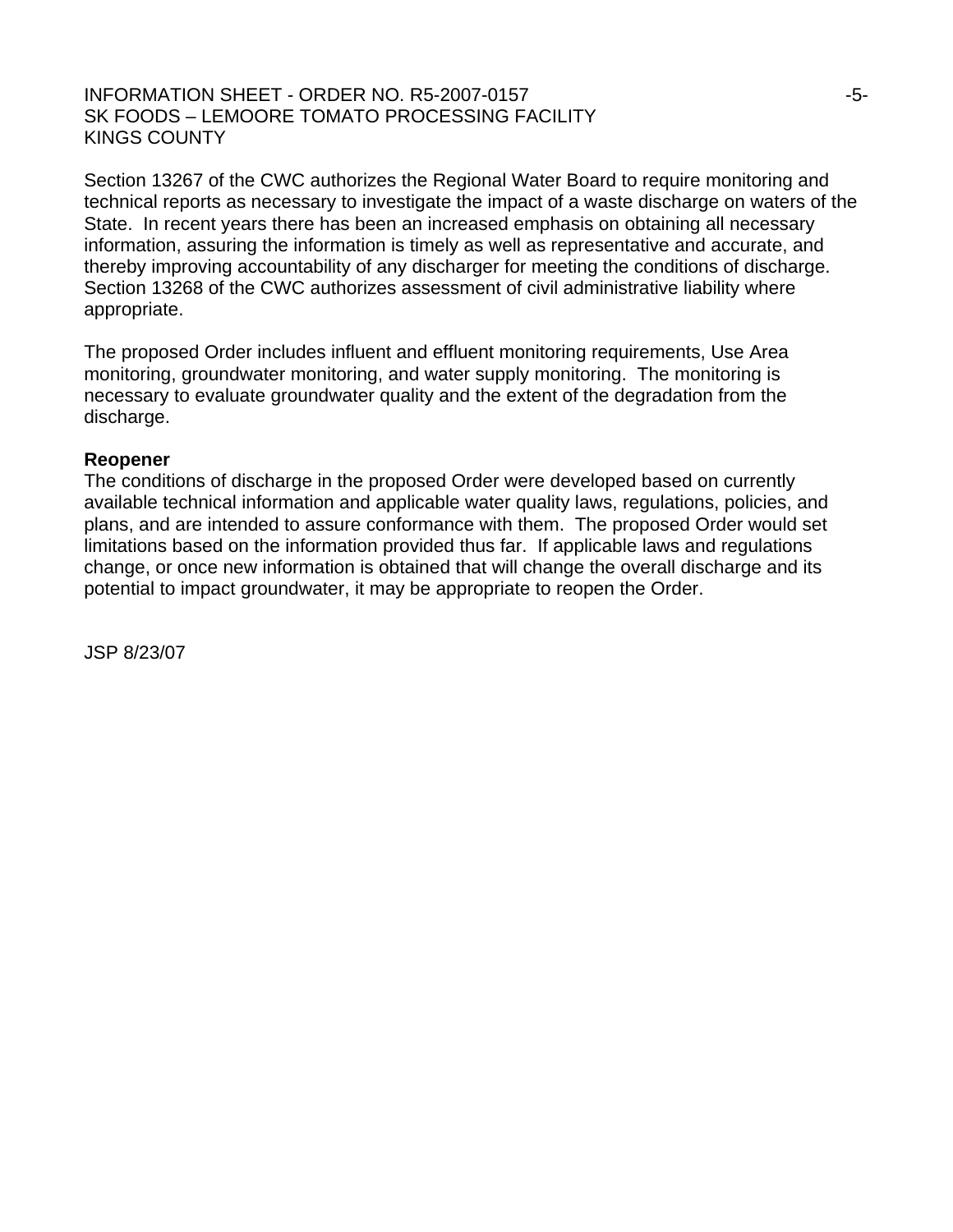

SCALE  $\binom{2}{x}$  WASTE DISCHARGE REQUIREMENTS<br>FOR S K FOODS LEMOORE FACLITY KINGS COUNTY

**ATTACHMENT A**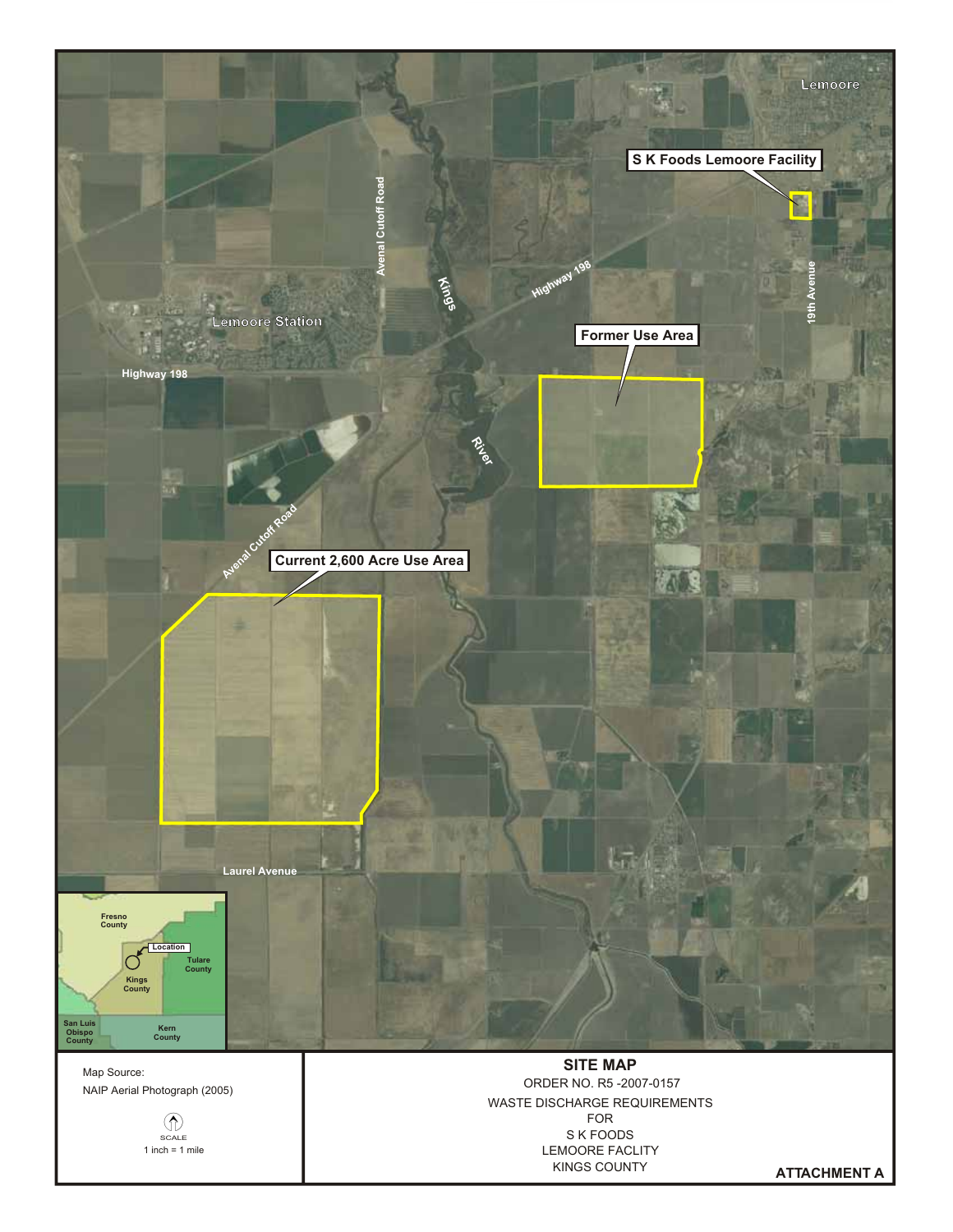